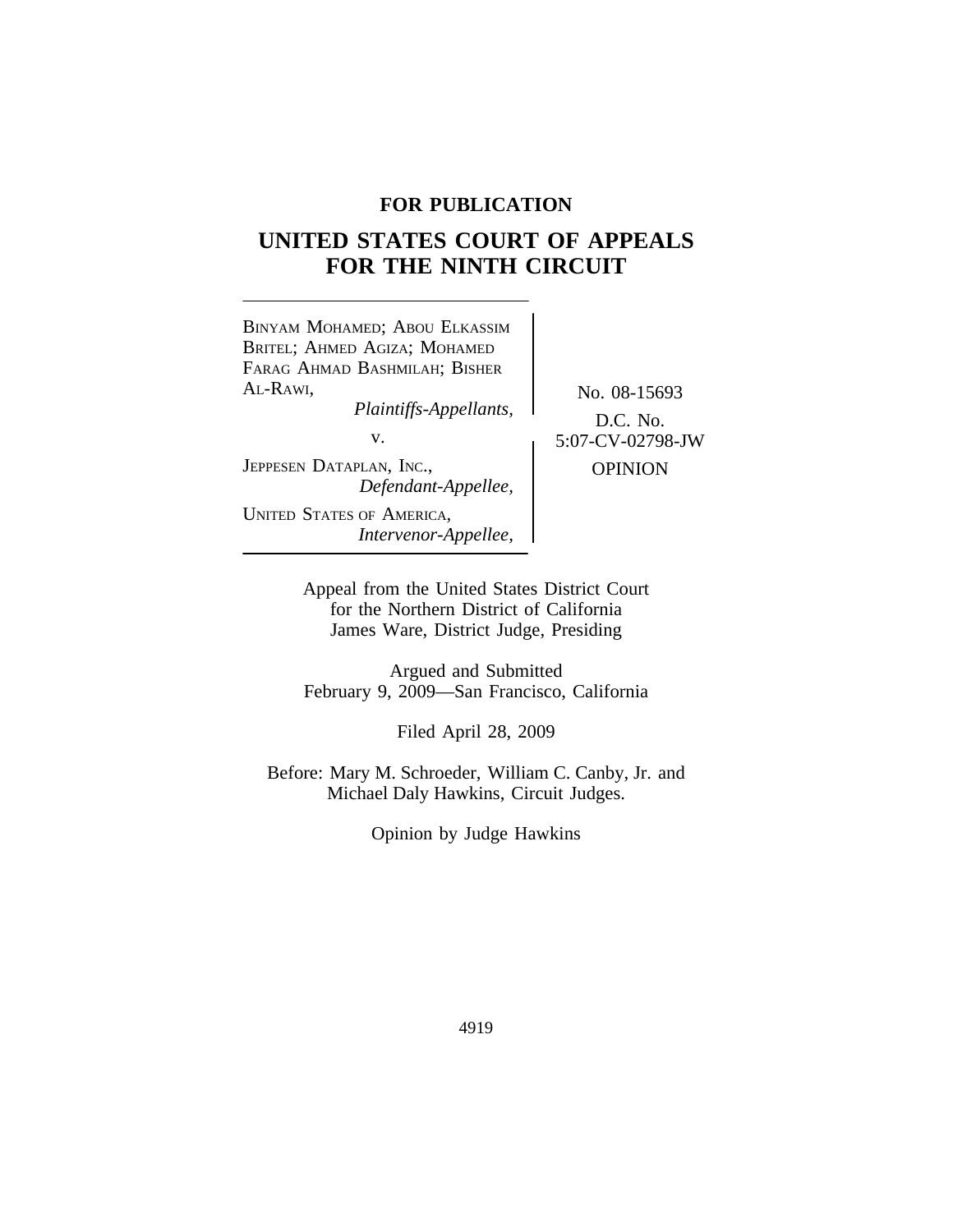# **COUNSEL**

Ben Wizner, American Civil Liberties Union Foundation, New York, New York, for Plaintiffs-Appellants.

Daniel P. Collins, Munger, Tolles & Olson, Los Angeles, California, for Defendant-Appellee.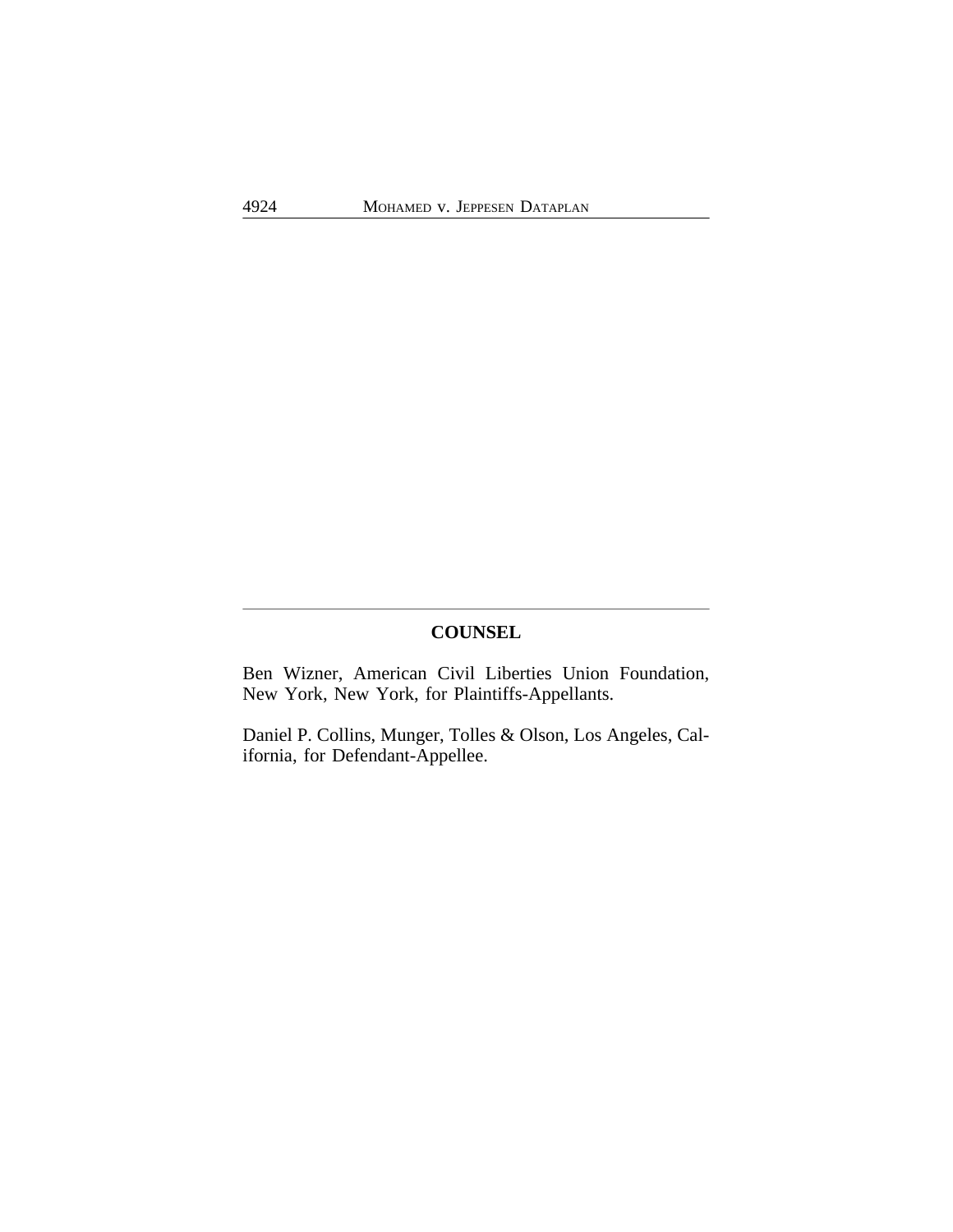Douglas N. Letter and Michael P. Abate, Civil Division, United States Department of Justice, Washington, D.C., for Intervenor-Appellee.

Andrew G. McBride, Wiley Rein, LLP, Washington, D.C., for Amicus The Foundation for the Defense of Democracies in Support of Appellees Supporting Affirmance.

Richard A. Samp, Washington Legal Foundation, Washington, D.C., for Amici Washington Legal Foundation and Allied Educational Foundation.

William J. Aceves, California Western School of Law, San Diego, California, for Amici Redress and The International Commission of Jurists.

Natalie L. Bridgeman, Law Offices of Natalie L. Bridgeman, San Francisco, California, for Amici Professors of Constitutional Law, Federal Jurisdiction, and Foreign Relations Law.

Jean-Paul Jassy, Bostwick & Jassy, Los Angeles, California, for Amici Professors William G. Weaver and Robert M. Pallitto.

James M. Ringer, Clifford Change US, New York, New York, for Amici Commonwealth Lawyers Association and JUS-TICE.

David J. Stankiewicz, Morvillo, Abramowitz, Grand, Iason, Anello & Bohrer, New York, New York, for Amicus Former United States Diplomats.

# **OPINION**

HAWKINS, Circuit Judge:

Plaintiffs Binyam Mohamed, Abou Elkassim Britel, Ahmed Agiza, Mohamed Farag Ahmad Bashmilah, and Bisher al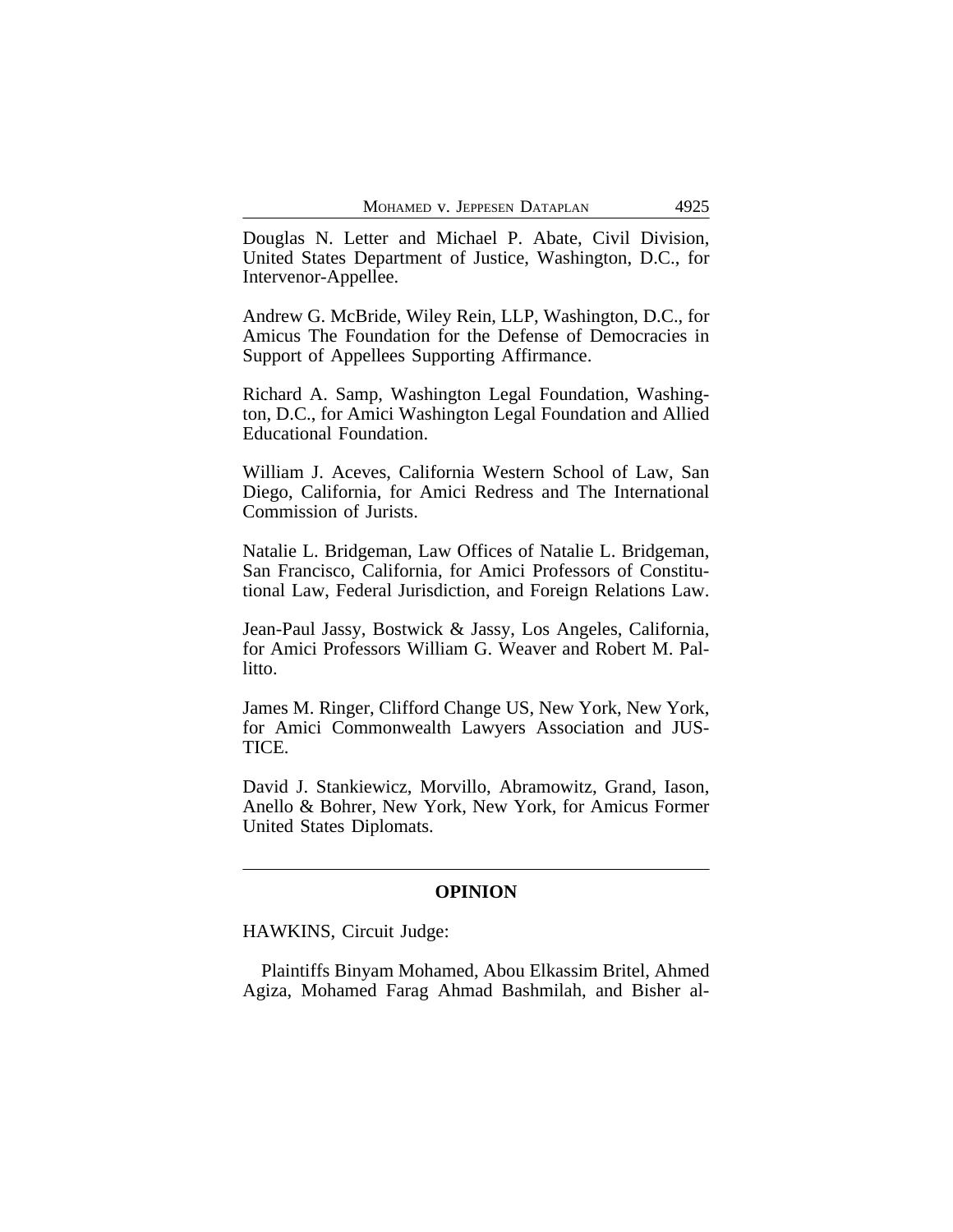Rawi ("plaintiffs"), appeal the dismissal of this action, brought under the Alien Tort Statute, 28 U.S.C. § 1350, against Jeppesen Dataplan, Inc. ("Jeppesen"), a wholly owned subsidiary of the Boeing Company. Before Jeppesen filed an answer to the complaint, the United States intervened, asserting that the state secrets privilege required dismissal of the entire action on the pleadings. The district court agreed and dismissed the complaint. On appeal, plaintiffs argue the district court misapplied the state secrets doctrine and erred in dismissing the complaint.

Concluding that the subject matter of this lawsuit is not a state secret because it is not predicated on the existence of a secret agreement between plaintiffs and the Executive, and recognizing that our limited inquiry under Federal Rule of Civil Procedure 12(b)(6) precludes prospective consideration of hypothetical evidence, we reverse and remand.

#### **I. BACKGROUND**

#### **A. Factual Background**

At this stage in the litigation, we "construe the complaint in the light most favorable to the plaintiff[s], taking all [their] allegations as true and drawing all reasonable inferences from the complaint in [their] favor." *Doe v. United States*, 419 F.3d 1058, 1062 (9th Cir. 2005).

## *1. The Extraordinary Rendition Program*

Plaintiffs allege that the United States Central Intelligence Agency ("CIA"), working in concert with other government agencies and officials of foreign governments, operated an "extraordinary rendition program" to gather intelligence by apprehending foreign nationals suspected of involvement in terrorist activities and transferring them in secret to foreign countries for detention and interrogation by United States or foreign officials. According to plaintiffs, this program has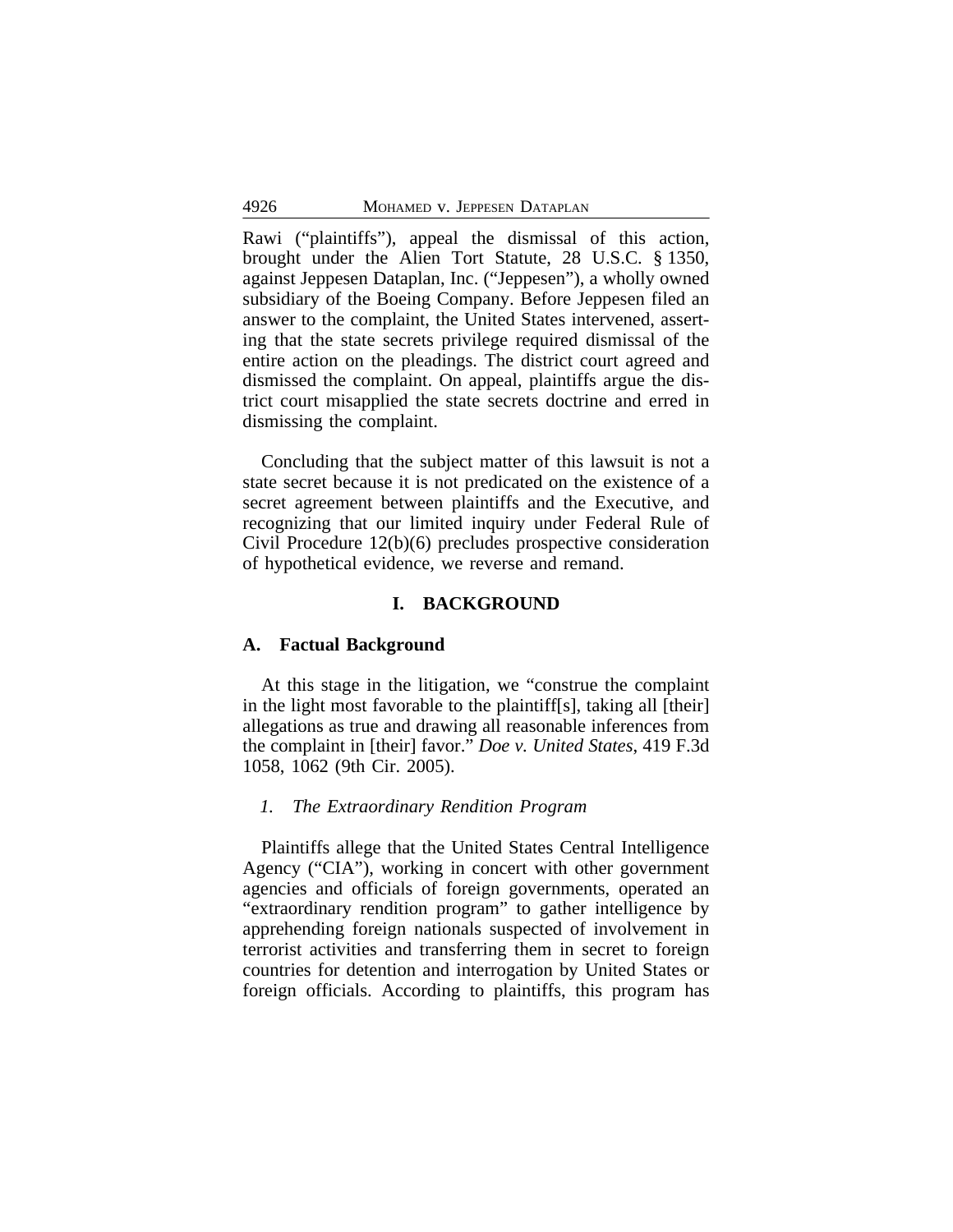allowed agents of the United States government "to employ interrogation methods that would [otherwise have been] prohibited under federal or international law."

Citing publicly available evidence, plaintiffs, all foreign nationals, claim they were each processed through the extraordinary rendition program.

Plaintiff Agiza, an Egyptian national who had been seeking asylum in Sweden, was captured by Swedish authorities, transferred to American custody, and flown to Egypt. In Egypt, he was held for five weeks "in a squalid, windowless, and frigid cell," where he was "severely and repeatedly beaten" and subjected to electric shock through electrodes attached to his ear lobes, nipples, and genitals. Agiza was held in detention for two and a half years, after which he was given a six-hour trial before a military court, convicted, and sentenced to fifteen years in Egyptian prison. According to plaintiffs, "[v]irtually every aspect of Agiza's rendition, including his torture in Egypt, has been publicly acknowledged by the Swedish government."

Plaintiff Britel, a forty-year-old Italian citizen of Moroccan origin, was arrested and detained in Pakistan on immigration charges. After several months in Pakistani detention, Britel was transferred to the custody of American officials. These officials dressed Britel in a diaper and overalls, and shackled and blindfolded him for a flight to Morocco. Once in Morocco, he was detained incommunicado by Moroccan security services at the Temara prison. There, he was beaten, deprived of sleep and food, and threatened with sexual torture, including sodomy with a bottle and castration. After being released and re-detained, Britel was coerced into signing a false confession, convicted of terrorism-related charges, and sentenced to fifteen years in Moroccan prison.

Plaintiff Mohamed, a twenty-eight-year-old Ethiopian citizen and legal resident of the United Kingdom, was arrested in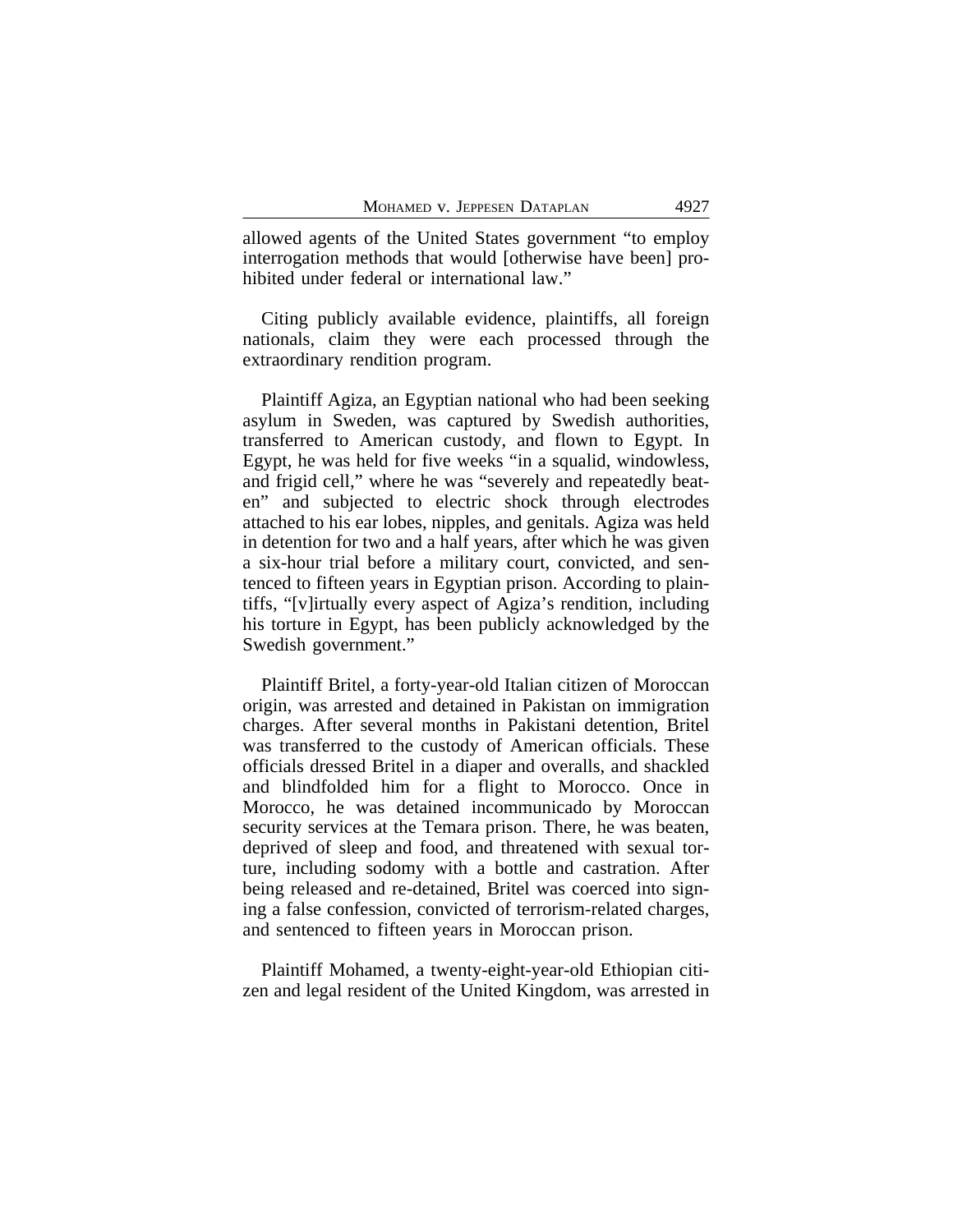Karachi, Pakistan, on immigration charges. Mohamed was flown to Morocco under similar conditions, where he was transferred to the custody of Moroccan security agents. Moroccan authorities subjected Mohamed to "severe physical and psychological torture," including routinely beating him and breaking his bones. Authorities also cut him with a scalpel all over his body, including on his penis, and poured "hot stinging liquid" into the open wounds. He was also blindfolded and handcuffed while being made "to listen to extremely loud music day and night." After eighteen months in Moroccan custody, Mohamed was transferred back to American custody and flown to Afghanistan. There he was detained in a CIA "dark prison" where he underwent further torture, including being kept in "near permanent darkness" and subjected to loud noise, such as the screams of women and children, for twenty-four hours per day. His captors also deprived him of food. Eventually, Mohamed was transferred to the military prison at Guantanamo Bay, Cuba, where he remained for nearly five years. He was released and returned to the United Kingdom during the pendency of this appeal.

Plaintiff al-Rawi, a thirty-nine-year-old Iraqi citizen and legal resident of the United Kingdom, was arrested in Gambia while traveling on "legitimate" business. Like the other plaintiffs, al-Rawi was placed in a diaper, overalls, and shackles and placed on an airplane, where he was flown to Afghanistan. Detained in the same "dark prison" as Mohamed, loud noises were played twenty-four hours per day to deprive him of sleep. Al-Rawi was eventually transferred to Bagram Air Base, where he was "subjected to humiliation, degradation, and physical and psychological torture by U.S. officials," including being beaten, deprived of sleep, and threatened with death. Al-Rawi was eventually transferred to Guantanamo; in preparation for the flight, he was "shackled and handcuffed in excruciating pain" as a result of his beatings. Al-Rawi was eventually released from Guantanamo and returned to the United Kingdom.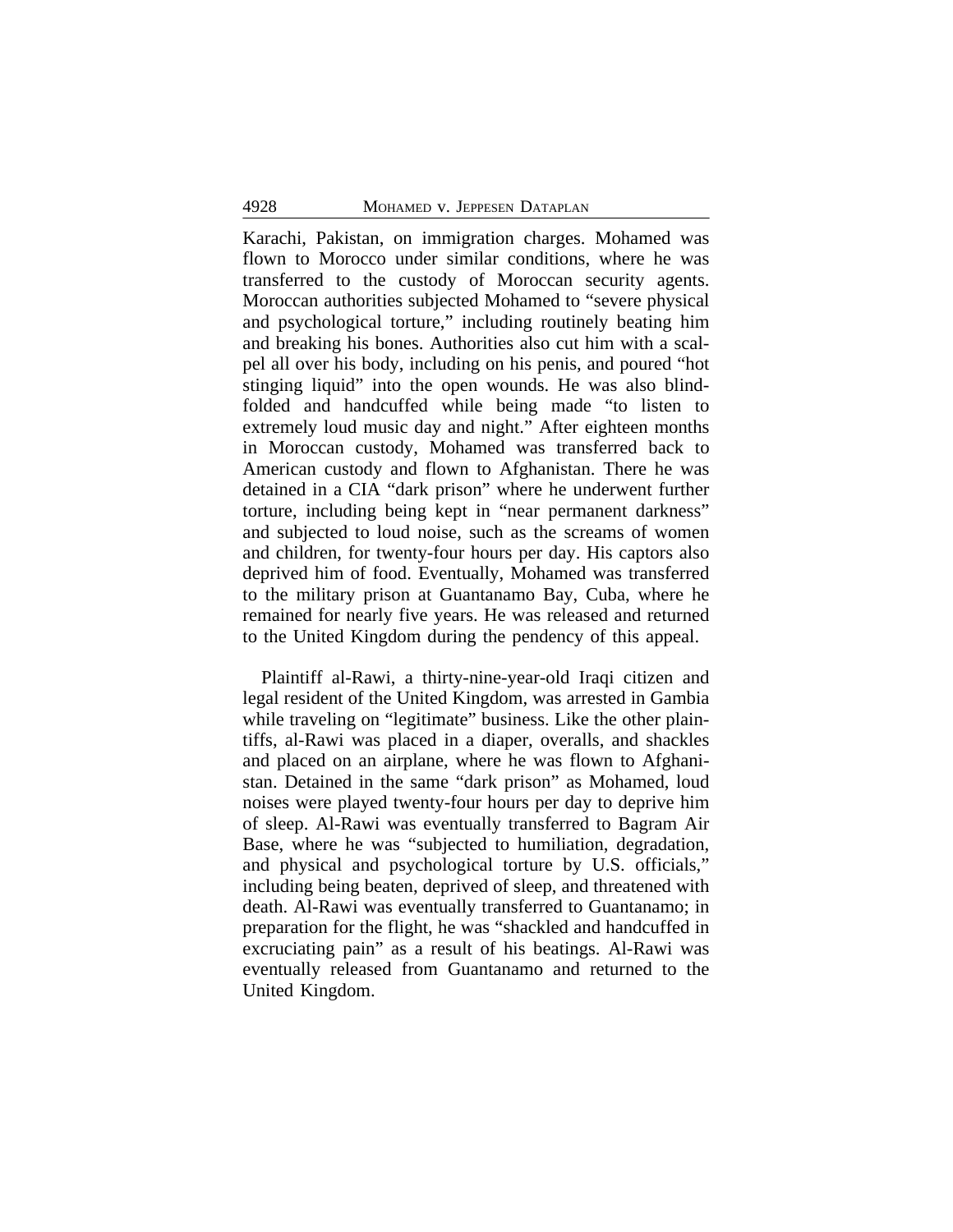Plaintiff Bashmilah, a thirty-nine-year-old Yemeni citizen, was apprehended by agents of the Jordanian government while he was visiting Jordan to assist his ailing mother. After a brief detention during which he was "subject to severe physical and psychological abuse," Bashmilah was given over to agents of the United States government, who flew him to Afghanistan in similar fashion as the other plaintiffs. Once in Afghanistan, Bashmilah was placed in solitary confinement, in twenty-four-hour darkness, where he was deprived of sleep and shackled in painful positions. He was subsequently moved to another cell where he was held in twenty-four-hour light and loud noise. Depressed by his conditions, Bashmilah attempted suicide three times. Later, Bashmilah was transferred by airplane to an unknown CIA "black site" prison, where he "suffered sensory manipulation through constant exposure to white noise, alternating with deafeningly loud music" and twenty-four-hour light. Bashmilah was transferred once more to Yemen, where he was tried and convicted of a trivial crime, sentenced to time served abroad, and released.

#### *2. Jeppesen's Involvement in the Rendition Program*

According to plaintiffs, publicly available evidence establishes that Jeppesen provided flight planning and logistical support services to the aircraft and crew on all of the flights transporting the five plaintiffs among their various locations of detention and torture. According to the complaint, "Jeppesen played an integral role in the forced" abductions and detentions. It "provided direct and substantial services to the United States for its so-called 'extraordinary rendition' program," thereby "enabling the clandestine and forcible transportation of terrorism suspects to secret overseas detention facilities." Jeppesen furthermore provided this assistance with actual or constructive "knowledge of the objectives of the rendition program," including knowledge that the plaintiffs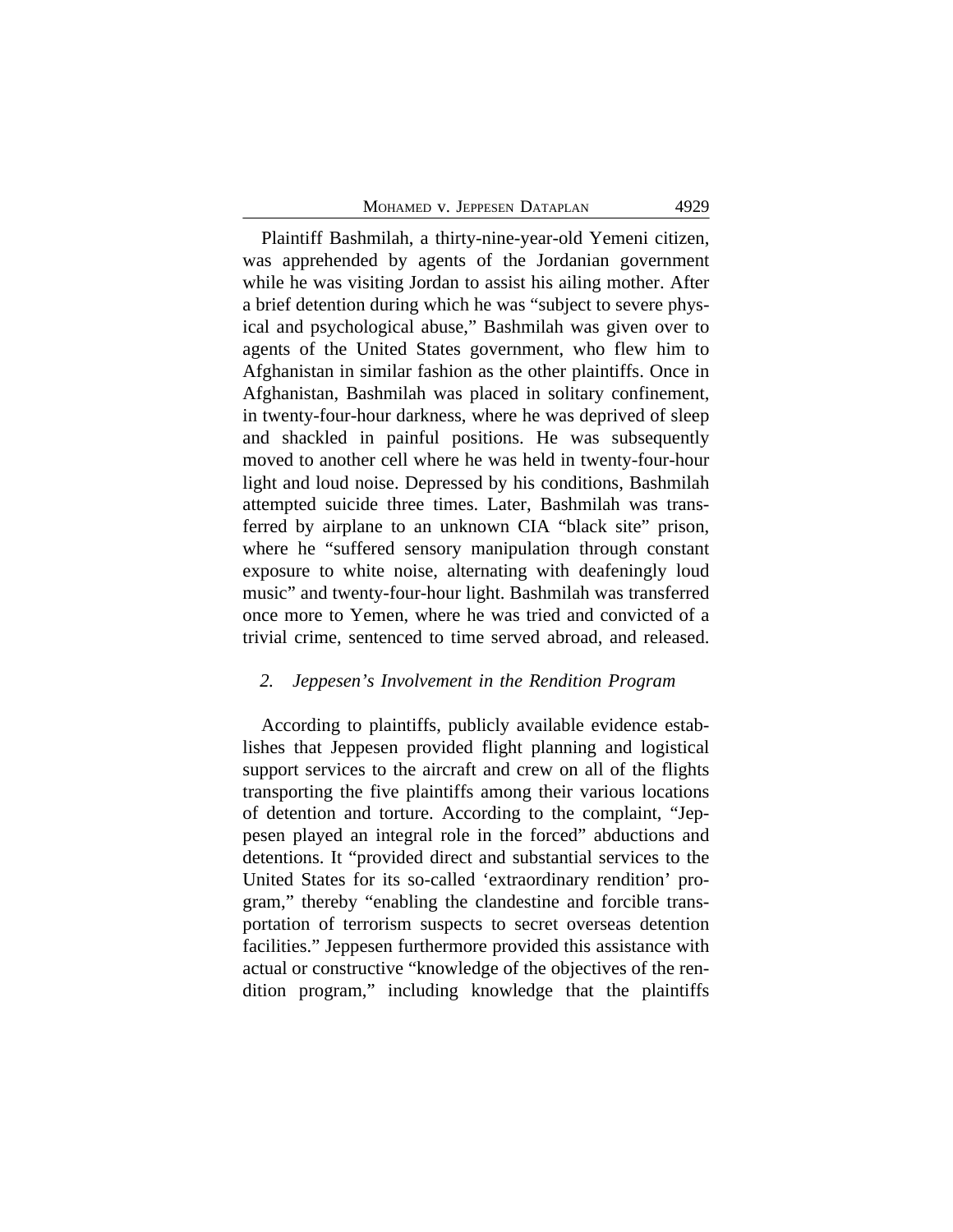"would be subjected to forced disappearance, detention, and torture" at the hands of U.S. and foreign government officials.**<sup>1</sup>**

## **B. Procedural Background**

Plaintiffs brought suit under the Alien Tort Statute, 28 U.S.C. § 1350, claiming that Jeppesen is directly liable in damages for (1) actively participating in their forcible and arbitrary abduction, and (2) conspiring in their torture and other cruel, inhuman, or degrading treatment, in violation of customary international law cognizable under the Alien Tort Statute.

In the alternative, plaintiffs assert that Jeppesen is liable for aiding and abetting agents of the United States, Morocco, Egypt, and Jordan in subjecting them to torture and other cruel, inhuman, or degrading treatment because Jeppesen knew or should have known that the passengers of each flight for which it provided logistical support services were being subjected to such treatment by agents of those countries. They further allege in the alternative that Jeppesen demonstrated reckless disregard as to whether the passengers of each flight for which it provided logistical support services were being subjected to torture and other cruel, inhuman, or degrading treatment.

Before Jeppesen answered the complaint, the United States government intervened, asserting the state secrets privilege

**<sup>1</sup>**Plaintiffs cite, among other things, the sworn declaration of Sean Belcher, a former Jeppesen employee, who stated that the director of Jeppesen International Trip Planning Services, Bob Overby, had told him, " 'We do all the extraordinary rendition flights,' " which he also referred to as " 'the torture flights' " or "spook flights." Belcher stated that "there were some employees who were not comfortable with that aspect of Jeppesen's business" because they knew " 'some of these flights end up' " with the passengers being tortured. He stated that Overby had explained, " 'that's just the way it is, we're doing them' " because "the rendition flights paid very well."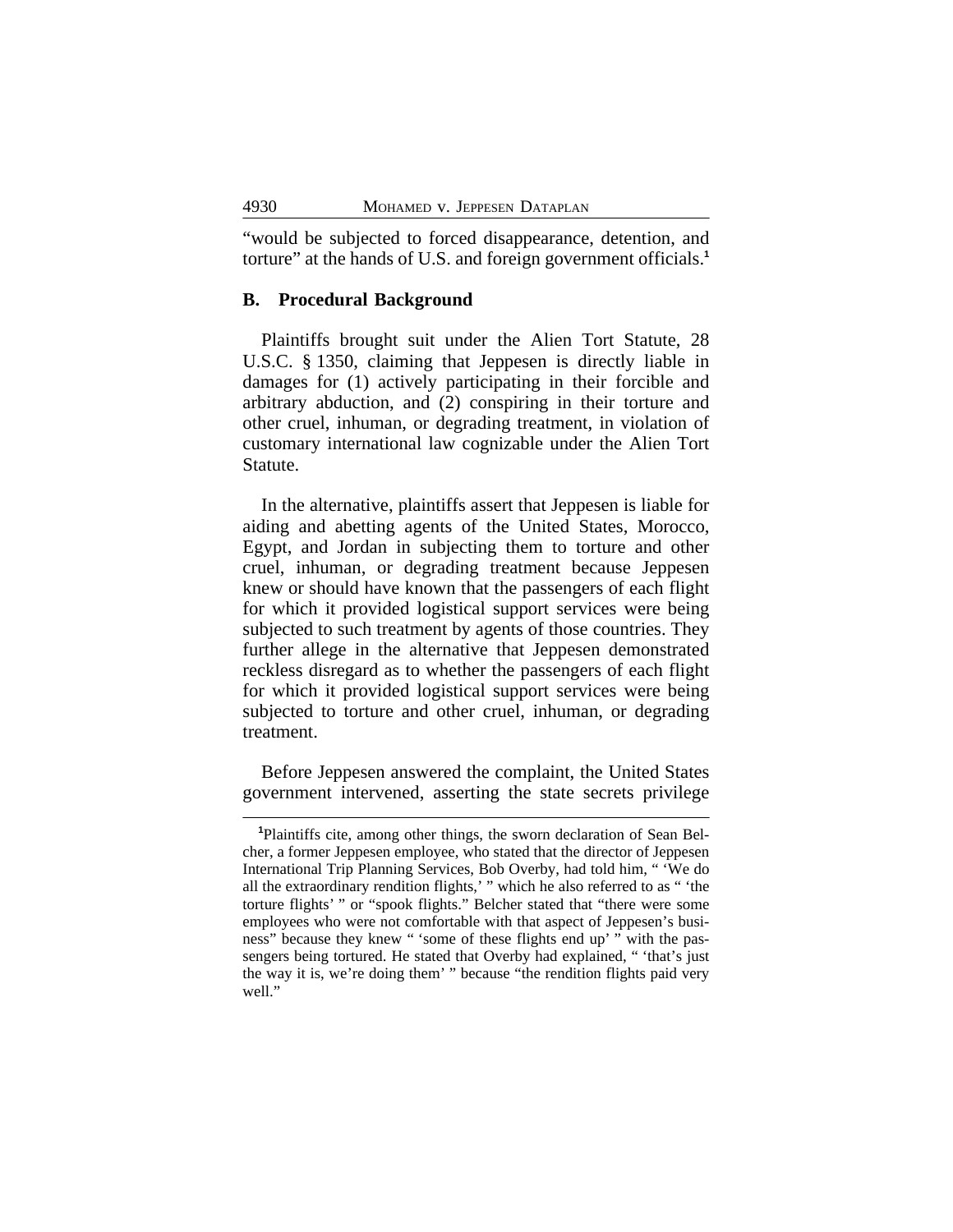and, on that basis, moved for dismissal. Then-director of the CIA, General Michael Hayden, filed two declarations in support of the motion to dismiss, one classified, the other redacted and unclassified. The public declaration asserts that "[d]isclosure of the information covered by this privilege assertion reasonably could be expected to cause serious—and in some instances, exceptionally grave—damage to the national security of the United States and, therefore, the information should be excluded from any use in this case."

The district court granted the motions both to intervene and to dismiss, explaining:

The invocation of states secret privilege is a categorical bar to a lawsuit under the following circumstances: (1) if the very subject matter of the action is a state secret; (2) if the invocation of the privilege deprives a plaintiff of evidence necessary to prove a *prima facie* case; and (3) if the invocation of the privilege deprives a defendant of information necessary to raise a valid defense.

In its view, "inasmuch as the case involves 'allegations' about the conduct by the CIA, the privilege is invoked to protect information which is properly the subject of state secrets privilege." Moreover, "at the core of Plaintiffs' case against Defendant Jeppesen are 'allegations' of covert U.S. military or CIA operations in foreign countries against foreign nationals—clearly a subject matter which is a state secret." Holding that "the very subject matter of this case is a state secret," the district court expressly declined to reach whether invocation of the privilege would deprive plaintiffs of evidence necessary to establish a prima facie case or Jeppesen of evidence necessary to mount a valid defense. Plaintiffs timely appealed.

#### **II. STANDARD OF REVIEW**

We review de novo the interpretation and application of the state secrets privilege and review for clear error the district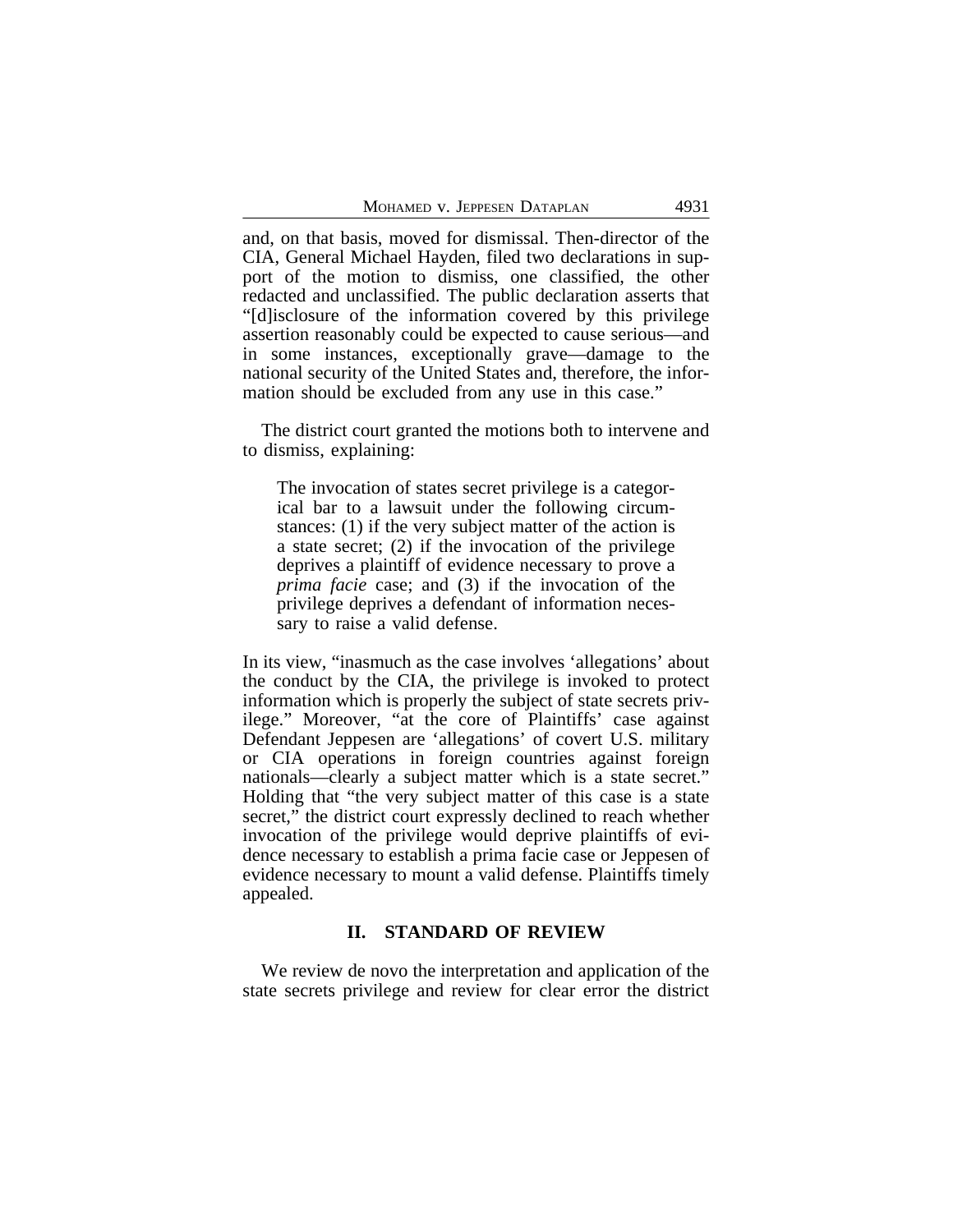court's underlying factual findings. *Al-Haramain Islamic Found., Inc. v. Bush*, 507 F.3d 1190, 1196 (9th Cir. 2007).

## **III. DISCUSSION**

#### **A. Overview**

**[1]** Two parallel strands of the state secrets doctrine have emerged from its relatively thin history. *Totten v. United States*, 92 U.S. 105 (1875), perhaps the earliest case to turn on state secrets in any form, stands for the proposition that a suit predicated on the existence and content of a secret agreement between a plaintiff and the government must be dismissed on the pleadings because the "very subject matter" of the suit is secret. In that case, William Lloyd's estate brought suit against the government to recover compensation for services that Lloyd had allegedly rendered as a spy during the Civil War. *Id.* at 105. Lloyd claimed to have performed on the contract, but not to have received full payment for his services according to the terms of the agreement. *Id.* at 106.

Dismissing the case on the pleadings, the Supreme Court observed that the secrecy of the parties' relationship was a "condition of the engagement" and "[b]oth employer and agent must have understood that the lips of the other were to be for ever sealed respecting the relation of either to the matter." *Id.* This condition of secrecy, the Court reasoned, is "implied in all secret employments of the government in time of war, or upon matters affecting our foreign relations." *Id*. "The publicity produced by an action" to enforce the conditions of any such agreement, moreover, "would itself be a breach of a contract of that kind, and thus defeat a recovery." *Id*. Because "the existence of a contract of that kind is itself a fact not to be disclosed," *id.* at 107, "the very subject matter of the action . . . [is] a matter of state secret," and the action must therefore be "dismissed on the pleadings without ever reach-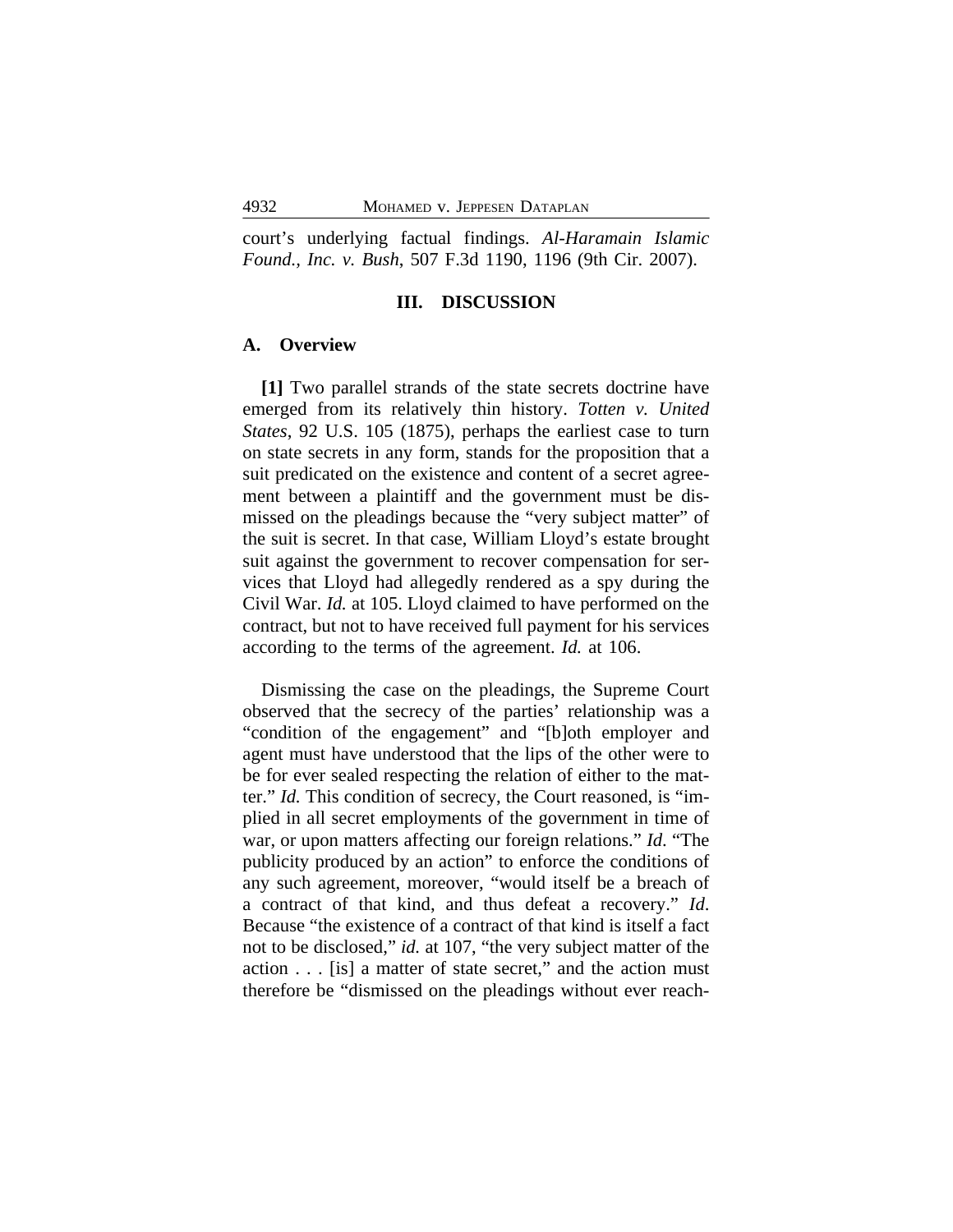ing the question of evidence," *United States v. Reynolds*, 345 U.S. 1, 11 n.26 (1953) (citing *Totten*).**<sup>2</sup>**

**[2]** In contrast with the *Totten* bar, the *Reynolds* evidentiary privilege prevents only discovery of secret evidence when disclosure would threaten national security. *See Reynolds*, 345 U.S. 1.**<sup>3</sup>** Application of the *Reynolds* privilege involves a "formula of compromise" in which the court must weigh "the circumstances of the case" and the interests of the plaintiff against the "danger that compulsion of the evidence will expose military matters which, in the interest of national security, should not be divulged." *Id.* at 9-10. While the court should "defer to the Executive on matters of foreign policy and national security" in making this determination, *Al-Haramain*, 507 F.3d at 1203, "[j]udicial control over the evidence in a case cannot be abdicated to the caprice of executive officers," *Reynolds*, 345 U.S. at 9-10. The court must therefore undertake an independent evaluation of the claim of privilege to ensure the privilege properly applies. Once the court determines a claim of privilege is legitimate, however, "even the most compelling [personal] necessity cannot overcome" it. *Reynolds*, 345 U.S. at 11.

**<sup>2</sup>**The courts of appeals have generally interpreted the *Totten* bar as a rule of non-justiciability. *See, e.g.*, *Wilson v. Libby*, 535 F.3d 697, 710 (D.C. Cir. 2008) (discussing the "the justiciability doctrine of *Totten v. United States*"); *Am. Civil Liberties Union v. Nat'l Sec. Agency*, 493 F.3d 644, 650 n.2 (6th Cir. 2007) (the *Totten* rule is a "rule of non-justiciability"); *Al-Haramain*, 507 F.3d at 1197 (the *Totten* rule is "a rule of nonjusticiability, akin to a political question").

<sup>&</sup>lt;sup>3</sup>The evidentiary version of the privilege appeared for the first time in this Nation during Aaron Burr's 1807 trial for treason, where the district court considered entry of a letter asserted by the government to contain a "matter which ought not to be disclosed." *United States v. Burr*, 25 F. Cas. 30, 37 (C.C. Va. 1807). While the court acknowledged that "there may be matter, the production of which the court would not require," it concluded that "[t]here is certainly nothing before the court which shows that the letter in question contains any matter the disclosure of which would endanger the public safety" and permitted entry of the letter. *Id*; *see also Reynolds*, 345 U.S. at 532 ("[The *Reynolds*] formula received authoritative expression in this country as early as the Burr trial.").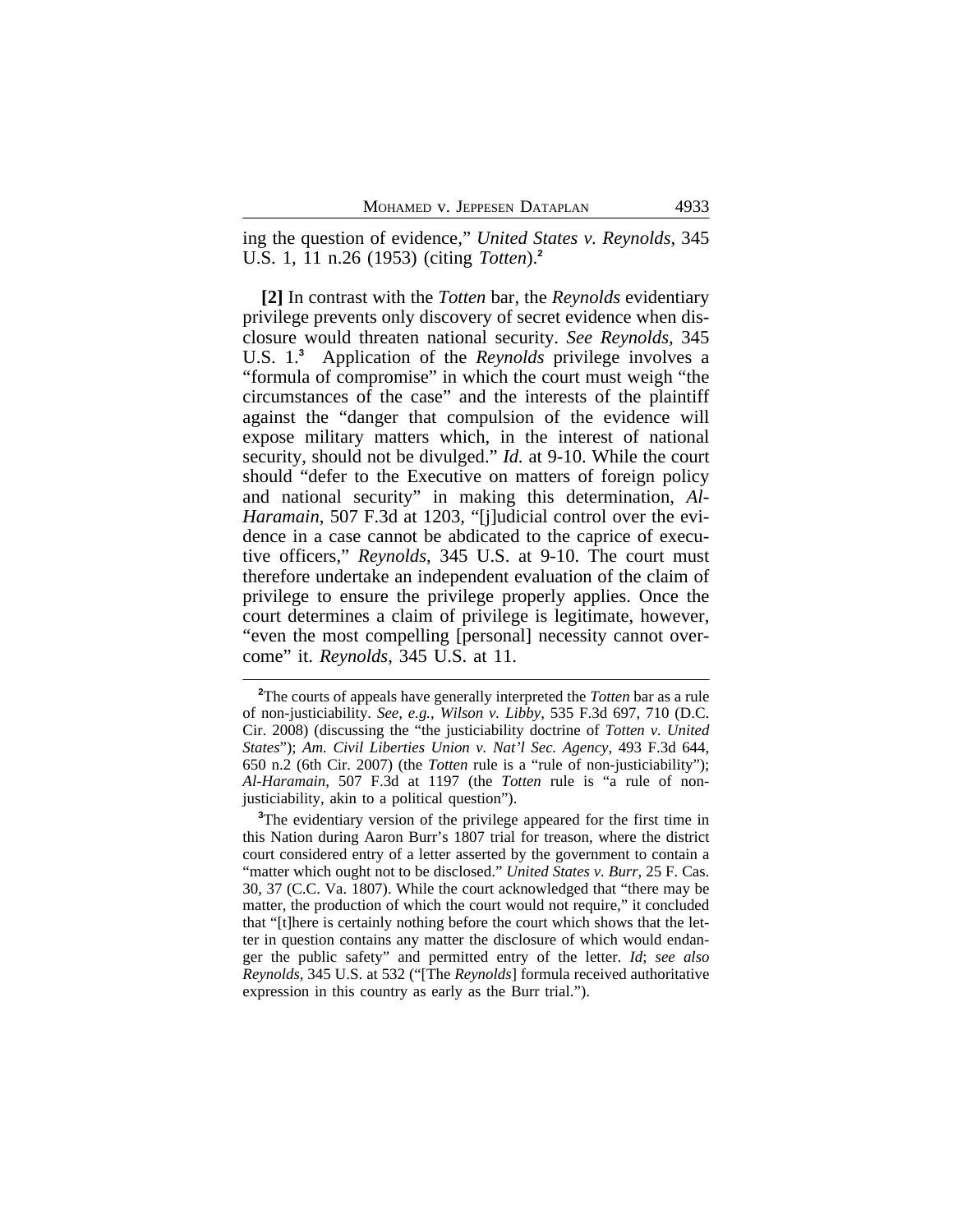**[3]** Successful invocation of the *Reynolds* privilege does not necessarily require dismissal of the entire suit. Instead, invocation of the privilege requires " 'simply that the evidence is unavailable, as though a witness had died [or a document had been destroyed], and the case will proceed accordingly, with no consequences save those resulting from the loss of evidence.' " *Al-Haramain*, 507 F.3d at 1204 (quoting *Ellsberg v. Mitchell*, 709 F.2d 51, 64 (D.C. Cir. 1983)). Within the *Reynolds* framework, the "litigation can proceed," therefore, so long as (1) "the plaintiffs can prove 'the essential facts' of their claims 'without resort to [privileged evidence],' " *id*. (quoting *Reynolds*, 345 U.S. at 11), and (2) invocation of the privilege does not deprive "the defendant of information that would otherwise give the defendant a valid defense," *Kasza v. Browner*, 133 F.3d 1159, 1166 (9th Cir. 1998).

#### **B.** *Totten* **and the Subject Matter of the Lawsuit**

Jeppesen, and to a lesser degree the government, argue that *Totten*'s categorical bar prevents litigation of this case altogether because it, like the suit in *Totten*, is predicated on the existence of an alleged secret agreement with the government. Neither *Totten*'s facts nor its logic supports that conclusion.

**[4]** In the first place, not all of plaintiffs' theories of liability require proof of a relationship between Jeppesen and the government. Their claims, for example, that Jeppesen acted with reckless disregard for whether the passengers it helped transport would be tortured by agents of the United States, Morocco, Egypt, and Jordan, do not necessarily require establishing that the United States operated an extraordinary rendition program, much less that Jeppesen entered into a secret agreement with the government to assist in such a program. These claims require proof only that Jeppesen provided support for the flights on which the five plaintiffs were flown with actual or imputed knowledge that the passengers would be tortured at their destinations.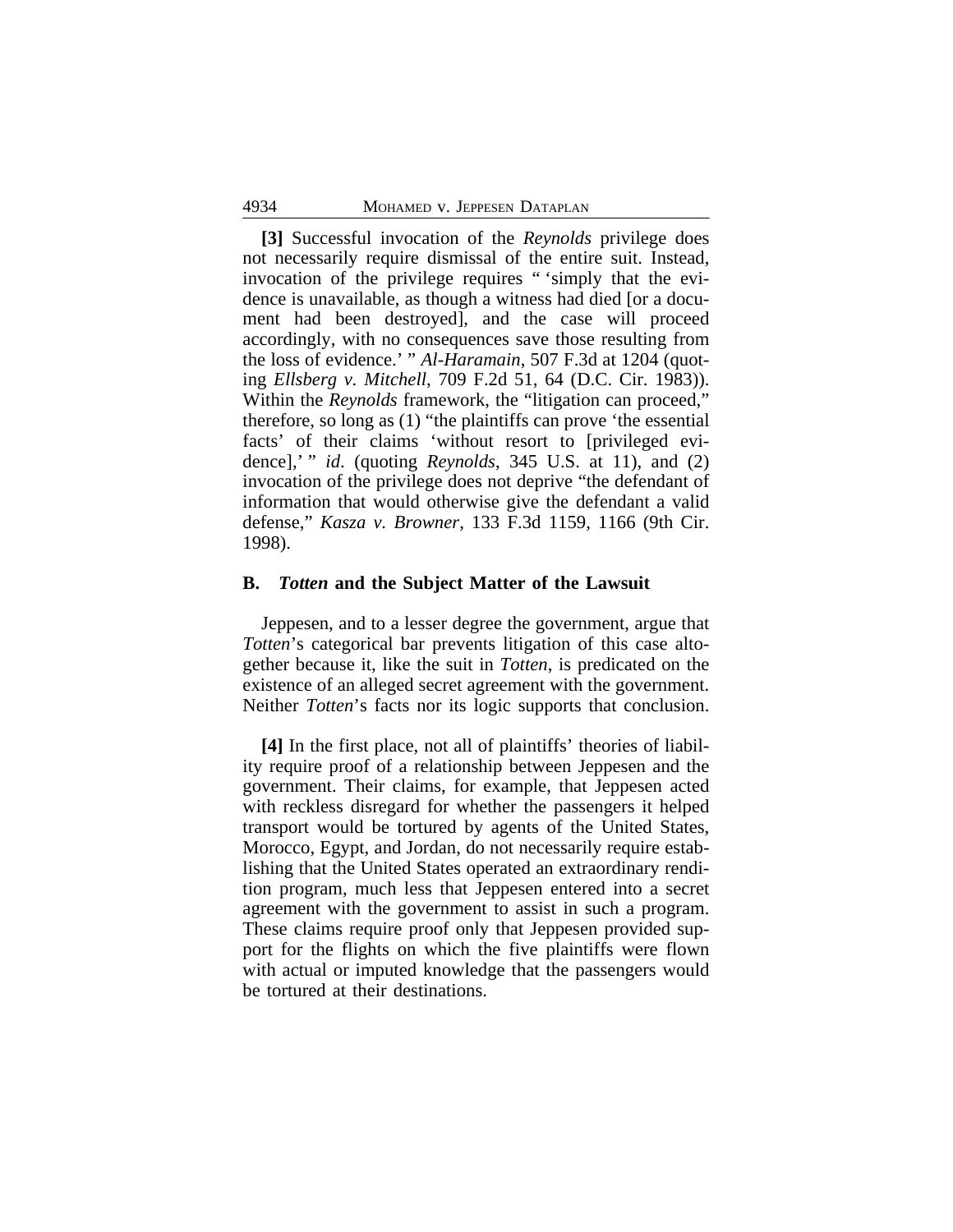**[5]** *Totten* also does not bar any of plaintiffs' other causes of action because its plain language requires *they* (not Jeppesen) have an "agreement" or "contract" with the government, and an "underst[anding]" that "the lips of the other were to be for ever sealed respecting the relation." *Totten*, 92 U.S. at 106. Only then would "[t]he secrecy which such contracts impose preclude[ ] any action for their enforcement." *Id*. On facts similar to those in *Totten* itself, *Tenet v. Doe*, 544 U.S. 1 (2005), recently confirmed that *Totten* prohibits only suits that would necessarily reveal "the *plaintiff's* [secret] relationship with the Government." *Id*. at 10 (emphasis added).

**[6]** While it is conceivable, therefore, that the government could assert a *Totten* argument against Jeppesen if sued by Jeppesen to enforce an alleged clandestine contract between Jeppesen and the government, *Totten* has no bearing here, where third-party plaintiffs (not Jeppesen) seek compensation from Jeppesen (not the government) for tortious detention and torture (not unpaid espionage services). *Totten*'s logic simply cannot stretch to encompass cases brought by third-party plaintiffs against alleged government contractors for the contractors' alleged involvement in tortious intelligence activities.**<sup>4</sup>** Nothing the plaintiffs have done supports a conclusion that their "lips [are] to be for ever sealed respecting" the claim on which they sue, such that filing this lawsuit would in itself defeat recovery. *See Totten*, 92 U.S. at 106.

**<sup>4</sup>** *See Terkel v. AT&T Corp*., 441 F. Supp. 2d 899, 907 (N.D. Ill. 2006) (refusing to apply *Totten* because "the plaintiffs in this case were not parties to the alleged contract nor did they agree to its terms; rather, they claim that the performance of an alleged contract entered into by others would violate their statutory rights"); *ACLU v. Nat'l Sec. Agency*, 438 F. Supp. 2d 754, 763 (E.D. Mich. 2006) (refusing to apply *Totten* because it "applies [only] to actions where there is a secret espionage relationship between the Plaintiff and the Government"), *vacated on other grounds*, 493 F.3d 644 (6th Cir. 2007).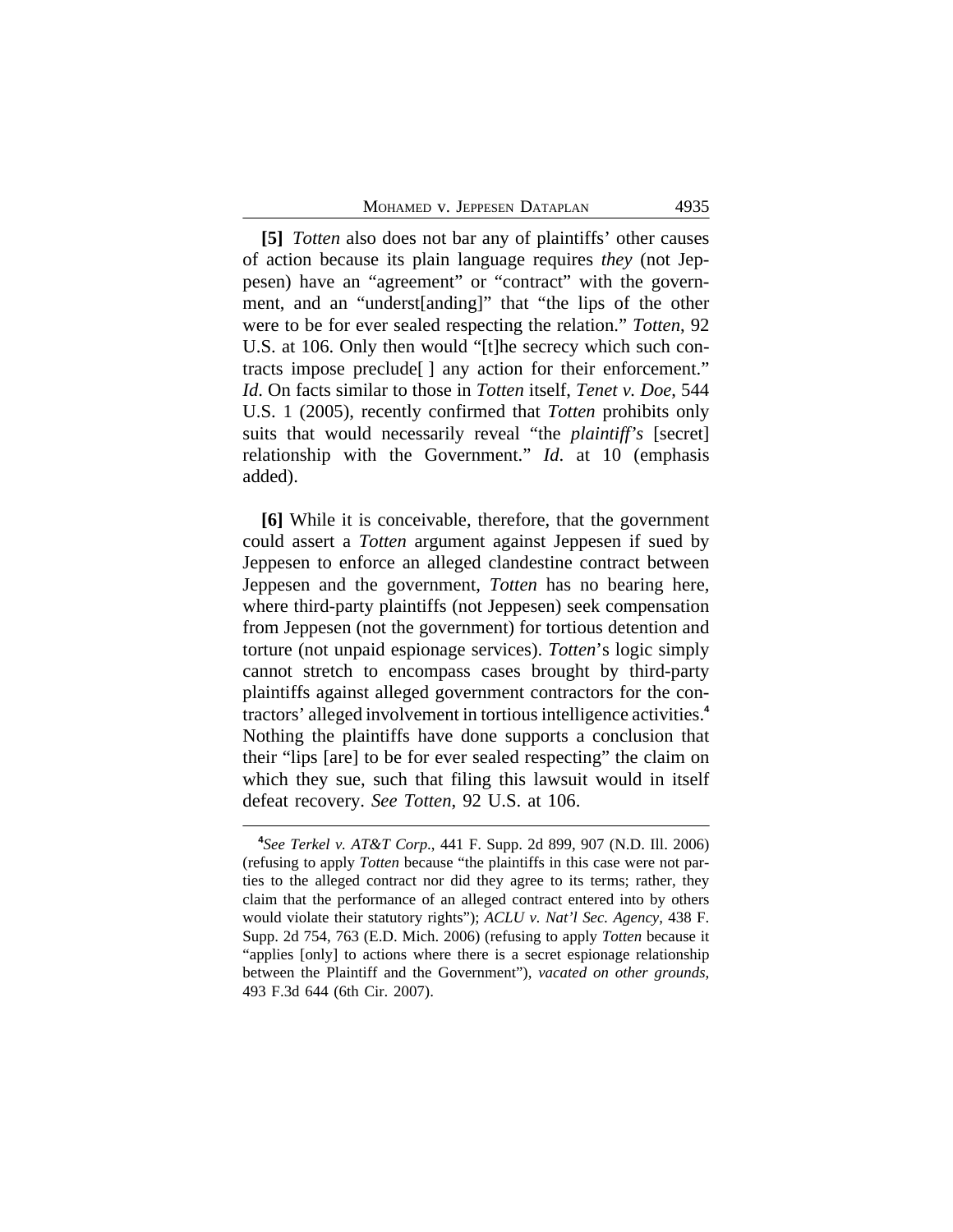**[7]** Neither does any Ninth Circuit or Supreme Court case law indicate that the "very subject matter" of any other kind of lawsuit is a state secret, apart from the limited factual context of *Totten* itself. The Supreme Court's "very subject matter" language appeared in a footnote in *Reynolds*, where the Court simply characterized "the very subject matter of the [*Totten* lawsuit], a contract to perform espionage, [as] a matter of state secret." *Reynolds*, 345 U.S. at 11 n.26. That brief passage did not signal a deliberate expansion of *Totten*'s uncompromising dismissal rule beyond secret agreements with the government, and we decline to adopt that expansion here.**<sup>5</sup>** *Tenet* leaves no doubt that the "sweeping holding in *Totten*" applies only to suits "where success depends on the existence of [the plaintiff's] secret espionage relationship with the Government," and that the state secrets privilege does not otherwise "provide the absolute protection" from suit available exclusively under "the *Totten* rule." *Tenet*, 544 U.S. at 8- 9, 11.

**[8]** This narrow construction of the *Totten* "very subject matter" bar heeds the Supreme Court's warning that " 'occasion[s] for constitutional confrontation between the [executive and judicial] branches,' should be avoided whenever possible." *Cheney v. United States Dist. Court for Dist. of Colum-*

**<sup>5</sup>**The government's argument that *Kasza*, 133 F.3d 1159, has already recognized that the subject matter of a lawsuit is a state secret outside the *Totten* context any time secret information "is at the core" of the plaintiff's claims, is wrong. In that case, we affirmed dismissal according to the *Reynolds* evidentiary framework because, after the privilege had been asserted with respect to *evidence during discovery*, we concluded that "the state secrets privilege bar[s the plaintiff] from establishing her *prima facie* case on any of her eleven claims," and that "[n]o protective procedure can salvage [the plaintiff]'s suit." 133 F.3d at 1170. *Kasza*'s off-handed "very subject matter" comment thus appears to be superfluous dictum. Indeed, we have already clarified that *Kasza* does no more than "confirm that some cases are, indeed, non-justiciable as a consequence of the very subject matter of the action being a state secret," and that it otherwise "provides scant guidance" for applying the state secrets privilege. *Al-Haramain*, 507 F.3d at 1200.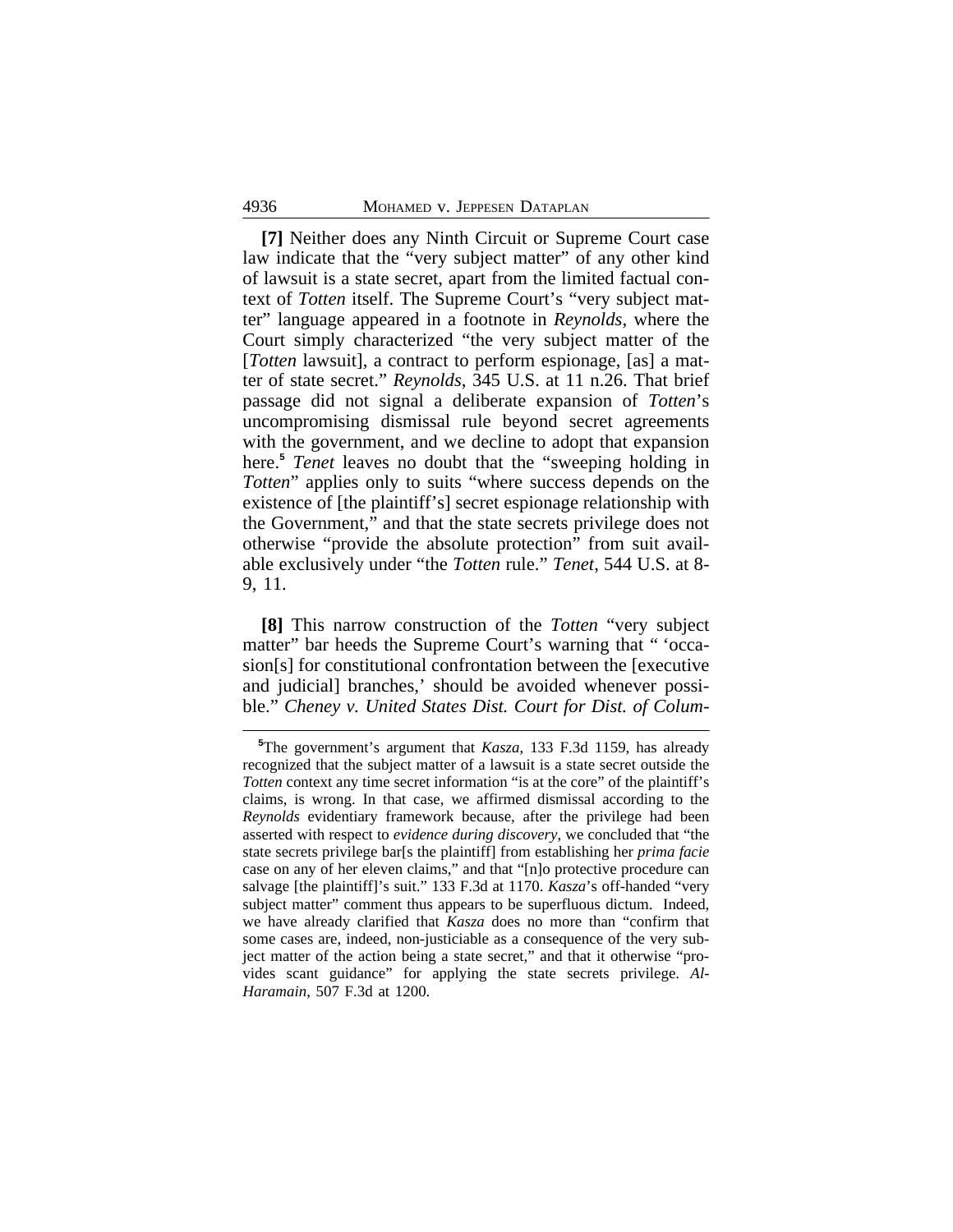*bia*, 542 U.S. 367, 389 (2004) (quoting *United States v. Nixon*, 418 U.S. 683, 692 (1974)).

At base, the government argues here that state secrets form the subject matter of a lawsuit, and therefore require dismissal, any time a complaint contains allegations, the truth or falsity of which has been classified as secret by a government official. The district court agreed, dismissing the case exclusively because it "involves 'allegations' about [secret] conduct by the CIA." This sweeping characterization of the "very subject matter" bar has no logical limit—it would apply equally to suits by U.S. citizens, not just foreign nationals; and to secret conduct committed on U.S. soil, not just abroad. According to the government's theory, the Judiciary should effectively cordon off all secret government actions from judicial scrutiny, immunizing the CIA and its partners from the demands and limits of the law.

**[9]** We reject this interpretation of the "very subject matter" concept, not only because it is unsupported by the case law, but because it forces an unnecessary zero-sum decision between the Judiciary's constitutional duty "to say what the law is," *Marbury v. Madison*, 5 U.S. (1 Cranch) 137, 177 (1803), and the Executive's constitutional duty "to preserve the national security," *United States v. Valenzuela-Bernal*, 458 U.S. 858, 880 (1982). We simply need not place the "coequal branches of the Government" on an all-or-nothing "collision course." *Cheney*, 542 U.S. at 389.

**[10]** To be sure, all Presidential "claims of confidentiality and autonomy . . . push[ ] to the fore difficult questions of separation of powers and checks and balances." *Cheney*, 542 U.S. at 389. Here, as in all such cases, "[t]he Judiciary is forced into the difficult task of balancing the need for information in a judicial proceeding and the Executive's Article II prerogatives." *Id*. But in the state secrets context, the difficulty of that task and the violence of the collision are both substantially less extreme within the *Reynolds* evidentiary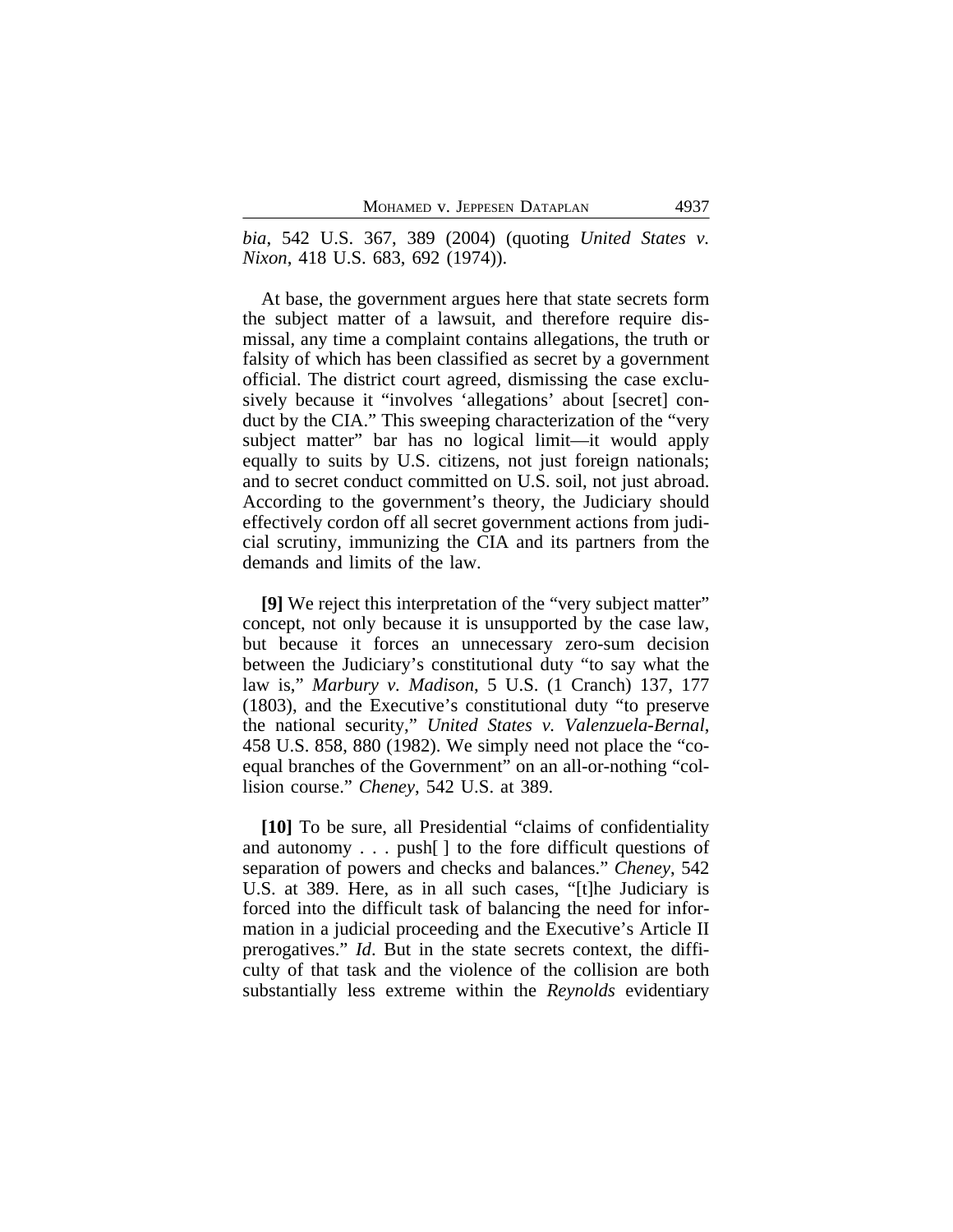framework, when both branches are made to engage in a "formula of compromise," 345 U.S. at 10, rather than by application of the winner-takes-all *Totten* rule.

**[11]** Within the *Reynolds*'s framework, the President's interest in keeping state secrets *secret* is, of course, still protected: the court must balance "the circumstances of the case" and the plaintiff's "showing of necessity" for the evidence against the "danger that compulsion of evidence will expose matters which, in the interest of national security, should not be divulged." *Id*. 10-11. Where a plaintiff's need for the evidence is "strong ..., the claim of privilege should not be lightly accepted," but "even the most compelling necessity cannot overcome the claim of privilege if the court is ultimately satisfied" that the privilege applies. *Id*. at 11.

**[12]** By excising secret evidence on an item-by-item basis, rather than foreclosing litigation altogether at the outset, however, *Reynolds* recognizes that the Executive's national security prerogatives are not the only weighty constitutional values at stake: while "[s]ecurity depends upon a sophisticated intelligence apparatus," it "subsists, too, in fidelity to freedom's first principles [including] freedom from arbitrary and unlawful restraint and the personal liberty that is secured by adherence to the separation of powers." *Boumediene v. Bush*, 128 S. Ct. 2229, 2277 (2008). The Constitution " 'protects us from our own best intentions,'" in other words, by "'divid[ing] power . . . among branches of government precisely so that we may resist the temptation to concentrate power in one location as an expedient solution to the crisis of the day.' " *Printz v. United States*, 521 U.S. 898, 933 (1997) (quoting *New York v. United States*, 505 U.S. 144, 187 (1992)).

Separation-of-powers concerns take on an especially important role in the context of secret Executive conduct. As the Founders of this Nation knew well, arbitrary imprisonment and torture under any circumstance is a " 'gross and notorious . . . act of despotism.' " *Hamdi v. Rumsfeld*, 542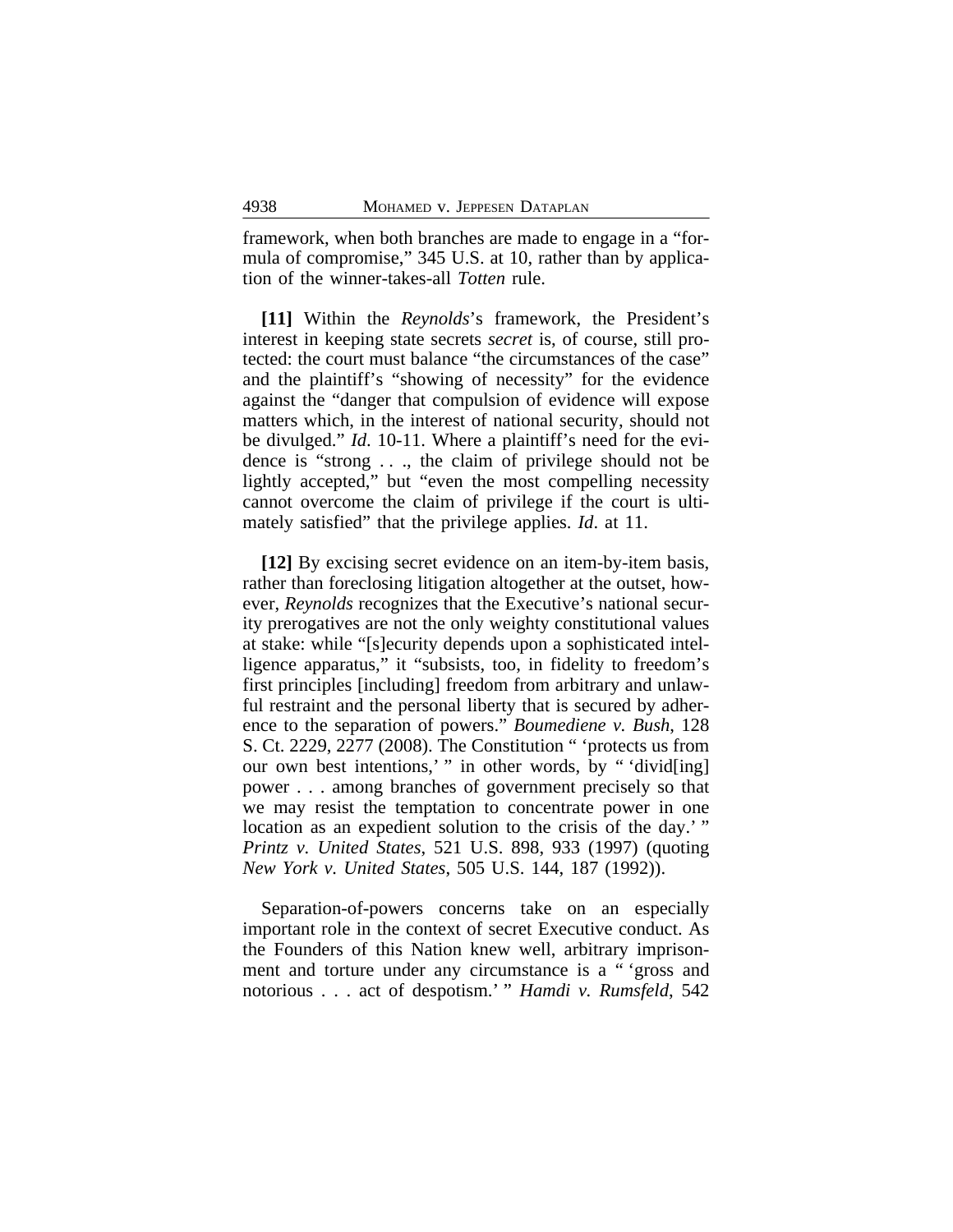U.S. 507, 556 (2004) (Scalia, J., dissenting) (quoting 1 *Blackstone* 131-33 (1765)). But " 'confinement [and abuse] of the person, by *secretly* hurrying him to [prison], where his sufferings are unknown or forgotten; is a less public, a less striking, and therefore a more dangerous engine of arbitrary government.' " *Id*. (Scalia, J., dissenting) (quoting 1 *Blackstone* 131- 33 (1765)) (emphasis added). Thus it was " 'the central judgment of the Framers of the Constitution' " that "[w]hatever power the United States Constitution envisions for the Executive in its exchanges with other nations or with enemy organizations in times of conflict, it most assuredly envisions a role for all three branches when individual liberties are at stake." *Id.* at 536 (quoting *Mistretta v. United States*, 488 U.S. 361, 380 (1989)).

**[13]** Unlike *Totten*, the *Reynolds* framework accommodates these division-of-powers concerns by upholding the President's secrecy interests without categorically immunizing the CIA or its partners from judicial scrutiny. The structural elements in the Constitution, including the principles of separation of powers and judicial review, therefore strongly favor a narrow construction of the blunt *Totten* doctrine and a broad construction of the more precise *Reynolds* privilege. Accordingly, we conclude that if a lawsuit is not predicated on the existence of a secret agreement between the plaintiff and the government, *Totten* does not apply, and the subject matter of the suit is not a state secret. Here, plaintiffs have not sued the government to enforce an alleged secret agreement between themselves and the Executive Branch. The subject matter of this action therefore is not a state secret, and the case should not have been dismissed at the outset.

## **C.** *Reynolds* **and the Evidentiary Privilege**

The government argues that even if the subject matter of this suit is not a state secret, it still must be dismissed at the outset according to the *Reynolds* framework because, in its view, *Reynolds* applies to secret *information* and, here,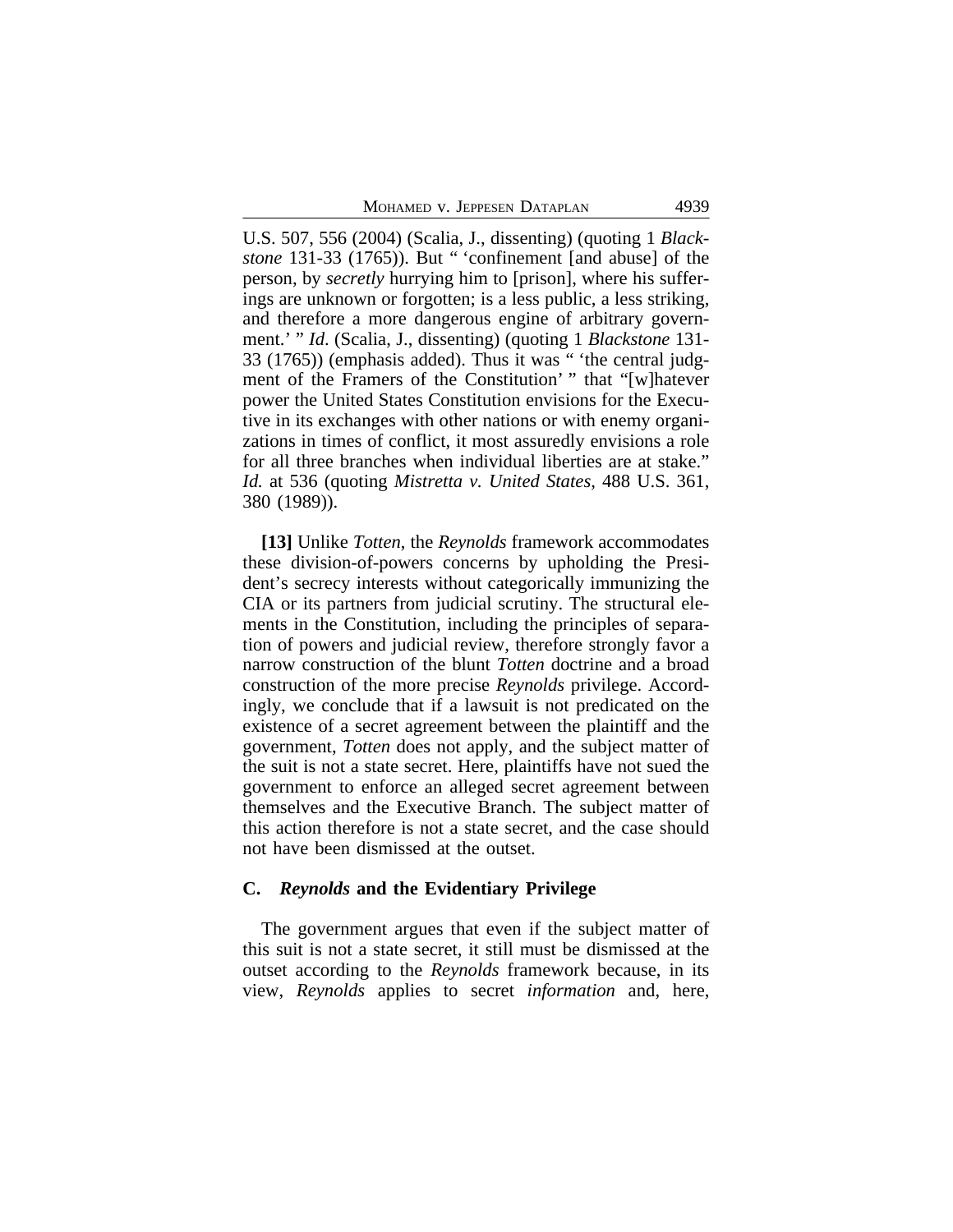"[p]rivileged information would be essential for plaintiffs to make out a prima facie case on, and to prove, their claims." *See also* Unclassified Hayden Decl. (because "[d]isclosure of the *information* covered by this privilege assertion reasonably could be expected to" harm national security, "the *information* should be excluded from any use in this case" (emphasis added)). We reject this argument because it misconstrues the object of the state secrets doctrine within the *Reynolds* framework—*Reynolds* applies to evidence, not information.

y14The Supreme Court could not be more clear that "the privilege which protects military and state secrets" is a privilege within "the law of evidence," just like the "analogous privilege, the privilege against self-incrimination." *Reynolds*, 345 U.S. at 7-8. It specifically prevents the "compulsion of . . . evidence," the introduction of which "will expose military matters which, in the interest of national security, should not be divulged." *Reynolds*, 345 U.S. at 10 (emphasis added).

**[15]** Outside the extremely narrow *Totten* context, the state secrets privilege has never applied to prevent parties from litigating the truth or falsity of allegations, or facts, or information simply because the government regards the truth or falsity of the allegations to be secret. Indeed, to conclude that *Reynolds*, like *Totten*, applies to prevent the litigation of allegations, rather than simply discovery of evidence, would be to destroy the distinction between the two versions of the doctrine. According to *Reynolds*, therefore, the question is not which *facts* are secret and may not be alleged and put to the jury's consideration for a verdict; it is only which *evidence* is secret and may not be disclosed in the course of a public trial.

**[16]** To be sure, a court may determine that evidence is subject to the *Reynolds* privilege *because* it contains secret information; nevertheless, the privilege applies to prevent discovery of the evidence itself and not litigation of the truth or falsity of the information that might be contained within it. As the Supreme Court has explained with respect to the attorney-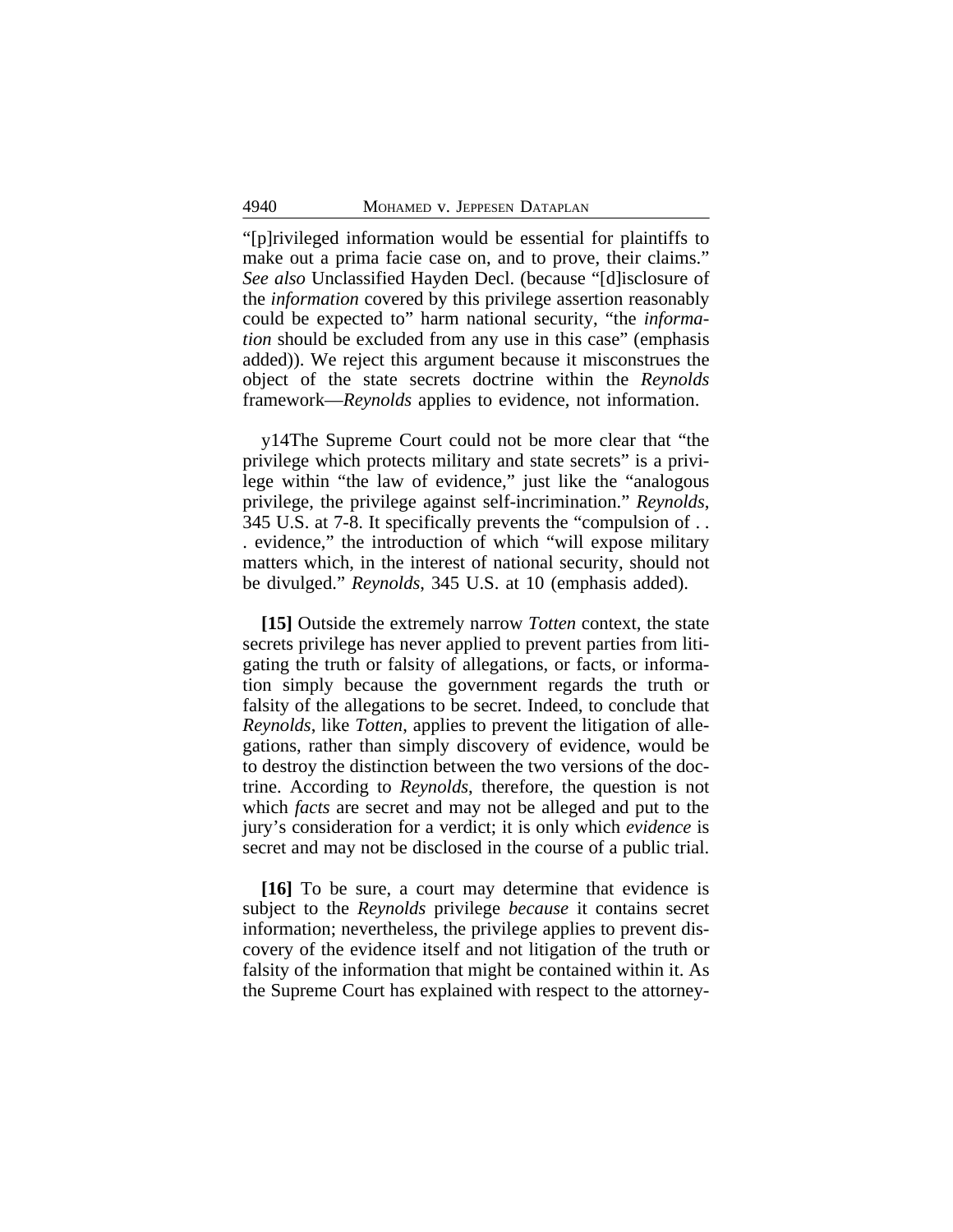client privilege, for example, invocation of that privilege does not create a "zone of silence" around the contents of privileged communications. *Upjohn Co. v. United States*, 449 U.S. 383, 388 (1981). "The privilege only protects disclosure of [the] communications [themselves]; it does not protect disclosure of the underlying facts," so long as the underlying facts can be proven without resort to the privileged materials. *Id*. at 395.

Other privileges within the law of evidence demonstrate the same common sense principle. The "analogous" Fifth Amendment privilege against self-incrimination, *Reynolds*, 345 U.S. at 8, for instance, " 'may be asserted . . . to resist compelled explicit or implicit disclosures of incriminating information,' " *United States v. Hubbell*, 530 U.S. 27, 34 n.8 (2000) (quoting *Doe v. United States*, 487 U.S. 201, 212 (1988)). Once the privilege is properly invoked, the court cannot compel the testimony. *Id*. But a witness's valid assertion of the privilege does not immunize him from prosecution for the underlying crime, as though the state were precluded by virtue of the privilege from litigating the facts contained within the excluded testimony. It goes without saying that the privilege applies only to the testimony itself, and not to the underlying facts, and that the state therefore may later prosecute the witness for the crimes in question, just " 'with[ ] evidence from another source.' " *Id*. (quoting *Doe*, 487 U.S. at 212).

**[17]** Because the *Reynolds* privilege, like any other evidentiary privilege, " 'extends only to [evidence] and not to facts,' " *Upjohn*, 449 U.S. at 395-96 (quoting *Philadelphia v. Westinghouse Elec. Corp.*, 205 F. Supp. 830, 831 (E.D. Pa. 1962)), it cannot be invoked to prevent a litigant from persuading a jury of the truth or falsity of an allegation by reference to non-privileged evidence, regardless whether privileged evidence might also be probative of the truth or falsity of the allegation.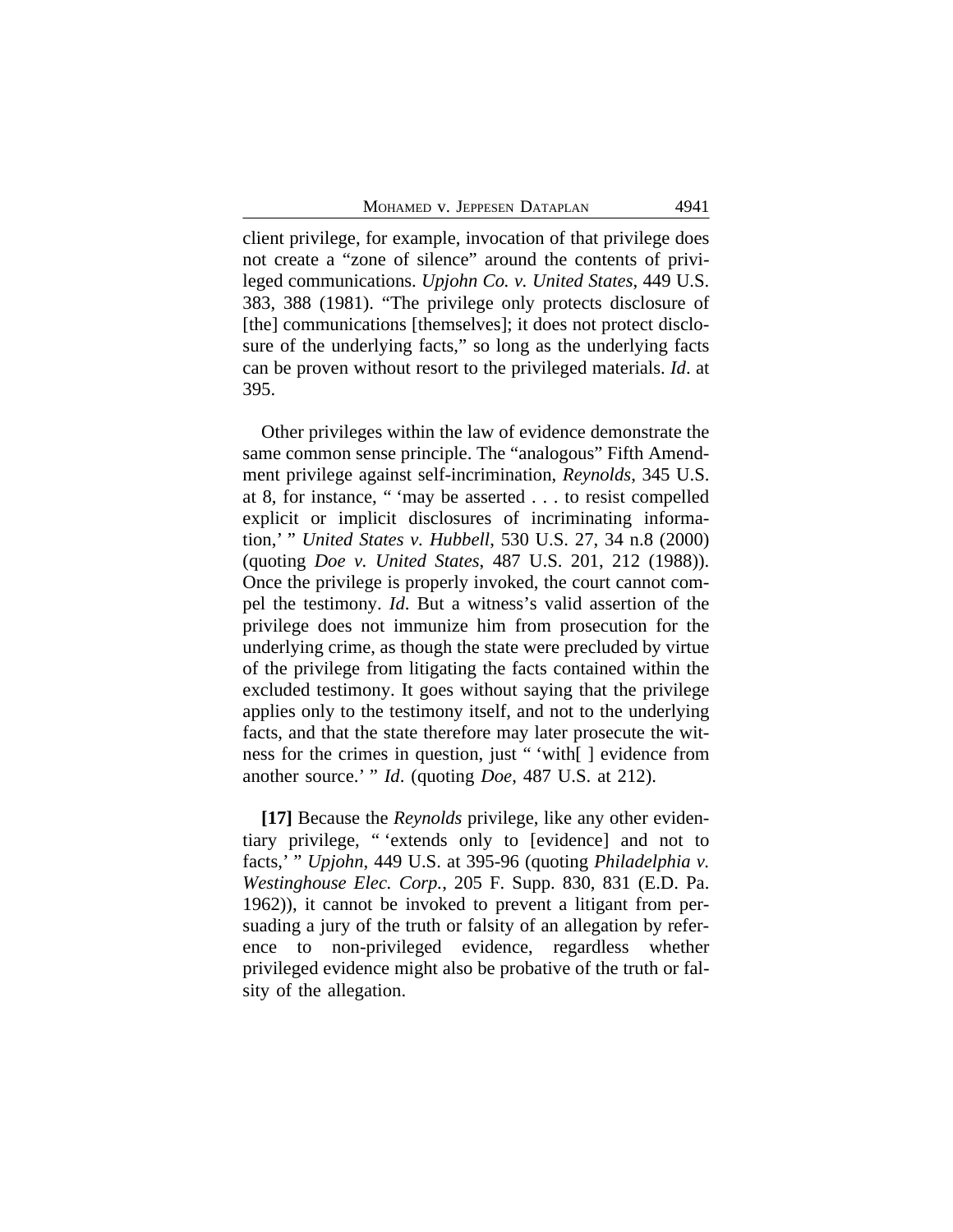**[18]** As we have previously explained, therefore, the effect of the government's successful invocation of the *Reynolds* privilege " 'is simply that the evidence is unavailable, as though a witness had died [or a document had been destroyed], and the case will proceed accordingly, with no consequences save those resulting from the loss of evidence.' " *Al-Haramain*, 507 F.3d at 1204 (emphasis added) (quoting *Ellsberg*, 709 F.2d at 64); *see also Kasza*, 133 F.3d at 1166 ("[B]y invoking the privilege over particular evidence, the evidence is completely removed from the case. The plaintiff's case then goes forward based on evidence not covered by the privilege." (citing *Reynolds*, 345 U.S. at 11)).**<sup>6</sup>** Thus, within the *Reynolds* framework, dismissal is justified if and only if specific privileged evidence is itself indispensable to establishing either the truth of the plaintiff's allegations or a valid defense that would otherwise be available to the defendant. *See Kasza*, 133 F.3d at 1166.

## **D. The Freedom of Information Act**

Finally, we address when evidence is "secret" within the meaning of the privilege. The government turns to Freedom of Information Act ("FOIA") cases for the proposition that privileged evidence is any evidence containing "classified" information, which remains "secret" unless and until such

**<sup>6</sup>**There is one important difference between the unavailability of evidence under ordinary circumstances as against within the state secrets context. Ordinarily the unavailability of privileged evidence would prevent both plaintiffs and defendants from relying on that evidence to prove their cases. In the state secrets context, however, if the unavailability of privileged evidence prevents the defendant from establishing an otherwise available and valid defense, the court must dismiss the case. *See Kasza*, 133 F.3d at 1166 (if the privilege deprives "the defendant of information that would otherwise give the defendant a valid defense," the case must be dismissed). In this way, the doctrine ensures protection of state secrets by requiring dismissal where defendants would otherwise have strong incentive to improperly disclose state secrets known to them during trial. It also ensures that defendants, like Jeppesen, are not penalized by the government's invocation of the privilege.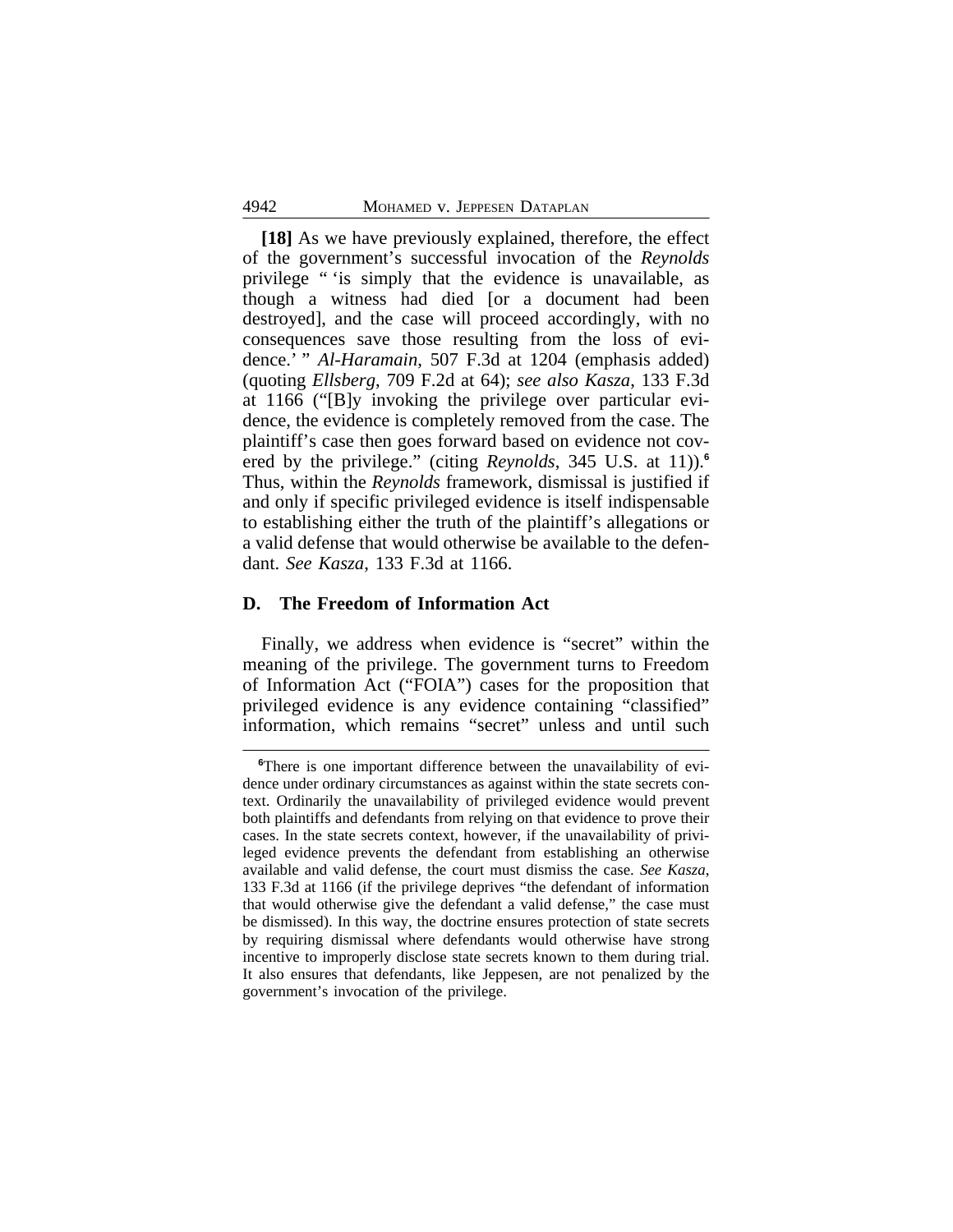MOHAMED V. JEPPESEN DATAPLAN 4943

information has been "officially disclosed" by a high ranking government official. *See Fitzgibbon v. CIA*, 911 F.2d 755 (D.C. Cir. 1990); *Afshar v. Dep't of State*, 702 F.2d 1125 (D.C. Cir. 1983); *Phillippi v. CIA*, 655 F.2d 1325 (D.C. Cir. 1981); *Alfred A. Knopf, Inc. v. Colby*, 509 F.2d 1362, 1370 (4th Cir. 1975). According to the government, because there has been no official disclosure or declassification of relevant classified information in this case, any materials containing classified information are necessarily subject to suppression under the privilege.

**[19]** We find the government's resort to FOIA case law unpersuasive because the FOIA statutory framework takes for granted that "classified" matters relating to national defense and foreign policy are, by virtue of being classified, categorically exempt from disclosures that would otherwise be required under the Act. *See* 5 U.S.C. § 552(b)(1)(A)-(B) (exempting from disclosure under FOIA all "matters that are specifically authorized under criteria established by an Executive order to be kept secret in the interest of national defense or foreign policy and are in fact properly classified pursuant to such Executive order").

**[20]** The state secrets privilege operates according to no such assumption—in fact, *Reynolds* makes clear that "classified" cannot be equated with "secret" within the meaning of the doctrine. If the simple fact that information is classified were enough to bring evidence containing that information within the scope of the privilege, then the entire state secrets inquiry—from determining which matters are secret to which disclosures pose a threat to national security—would fall exclusively to the Executive Branch, in plain contravention of the Supreme Court's admonition that "[j]udicial control over the evidence in a case cannot be abdicated to the caprice of executive officers" without "lead[ing] to intolerable abuses." *Reynolds*, 345 U.S. at 8-10. A rule that categorically equated "classified" matters with "secret" matters would, for example, perversely encourage the President to classify politically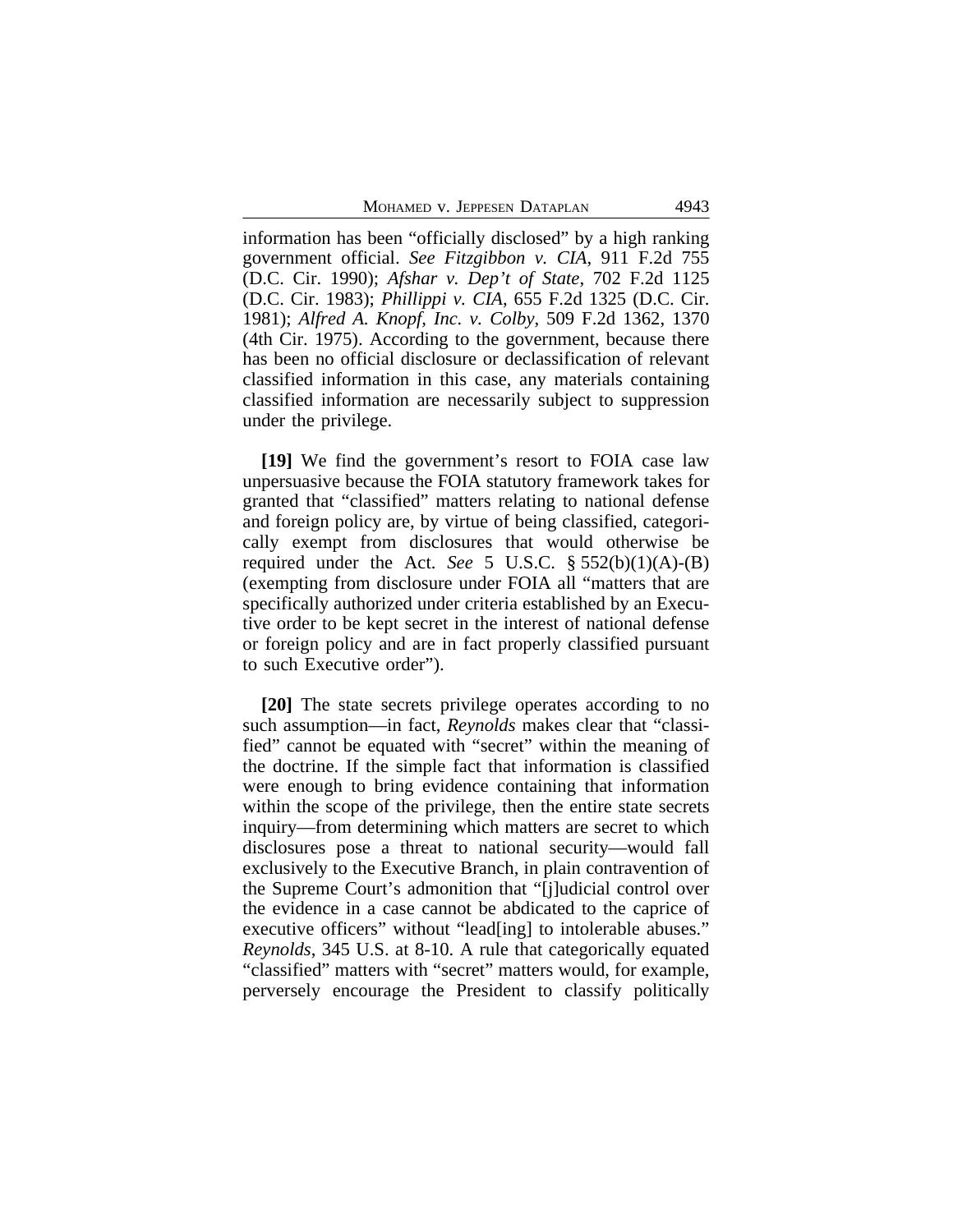embarrassing information simply to place it beyond the reach of judicial process.**<sup>7</sup>** It follows that, while classification may be a strong indication of secrecy as a practical matter, courts must undertake an independent evaluation of any evidence sought to be excluded to determine whether its contents are secret within the meaning of the privilege.

Common sense confirms this conclusion. The government could not seriously argue, for example, that the Pentagon

Former Attorney General Herbert Brownell similarly complained in a 1953 letter to President Eisenhower that classification procedures were then "so broadly drawn and loosely administered as to make it possible for government officials to cover up their own mistakes and even their wrongdoing under the guise of protecting national security." Letter from Attorney General Herbert Brownell to President Dwight Eisenhower (June 15,1953) (quoted in Kenneth R. Mayer, *With the Stroke of a Pen: Executive Orders and Presidential Power* 145 (2001)).

Even in *Reynolds*, avoidance of embarrassment—not preservation of state secrets—appears to have motivated the Executive's invocation of the privilege. There the Court credited the government's assertion that "this accident occurred to a military plane which had gone aloft to test secret electronic equipment," and that "there was a reasonable danger that the accident investigation report would contain references to the secret electronic equipment which was the primary concern of the mission." 345 U.S. at 10. In 1996, however, the "secret" accident report involved in that case was declassified. A review of the report revealed, not "details of any secret project the plane was involved in," but "[i]nstead, . . . a horror story of incompetence, bungling, and tragic error." Garry Wills, *Why the Government Can Legally Lie*, 56 N.Y. Rev. of Books 32, 33 (2009). Courts should be concerned to prevent a concentration of unchecked power that would permit such abuses.

**<sup>7</sup>**Abuse of the Nation's information classification system is not unheard of. Former U.S. Solicitor General Erwin Griswold, who argued the government's case in the Pentagon Papers matter, later explained in a *Washington Post* editorial that "[i]t quickly becomes apparent to any person who has considerable experience with classified material that there is massive overclassification, and that the principal concern of the classifiers is not with national security, but rather with governmental embarrassment of one sort or another." Erwin N. Griswold, *Secrets Not Worth Keeping: the Courts and Classified Information*, Wash. Post, Feb. 15, 1989, at A25.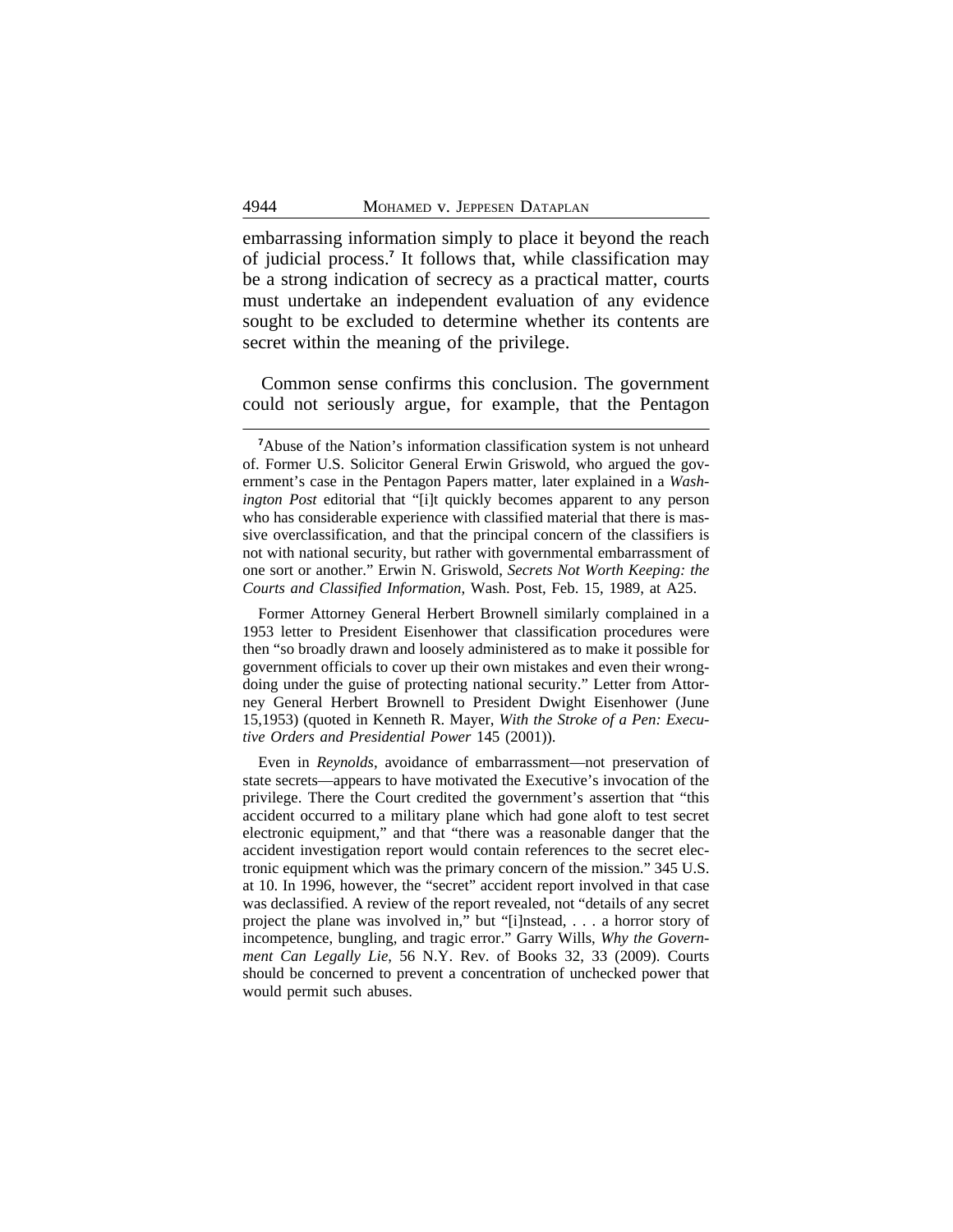Papers remained "secret" and therefore subject to the state secrets privilege even after having been published in *The New York Times*, simply because the government itself refused to declassify or otherwise "officially disclose" the content of the papers. *See New York Times Co. v. United States*, 403 U.S. 713 (1971).

**[21]** It is also unsurprising that Congress would enact a more deferential scheme under FOIA than exists under the state secrets doctrine, given the substantial differences in the balance of interests involved in the two types of cases. The state secrets doctrine empowers the government to refuse disclosure of secret evidence during the course of a lawsuit that necessarily has an independent purpose apart from disclosure. Plaintiffs here, for example, seek redress against Jeppesen for its alleged complicity in their alleged torture at the hands of foreign agents. Their interest in discovery of all relevant evidence is substantial: "The very essence of civil liberty . . . consists in the right of every individual to claim the protection of the laws, whenever he receives an injury," and "[o]ne of the first duties of government is to afford that protection." *Marbury*, 5 U.S. (1 Cranch) at 163. Disclosure of any evidence containing classified information, but ultimately not subject to the state secrets privilege, would be appropriate only as necessary for plaintiffs to obtain the protection of the laws.

**[22]** By contrast, FOIA entails litigation for the sole and independent purpose of obtaining disclosure of classified information. *See* 5 U.S.C. § 552(a)(4)(B); *see also, e.g.*, *Knopf*, 509 F.2d at 1370 (addressing the court's authority under FOIA to order the disclosure of classified information for publication in a book). While "an informed citizenry [is] vital to the functioning of a democratic society," *Dep't of Interior v. Klamath Water Users Protective Ass'n*, 532 U.S. 1, 16 (2001) (internal quotations omitted), we think the balance of interests will more often tilt in favor of the Executive when disclosure is the primary end in itself. FOIA therefore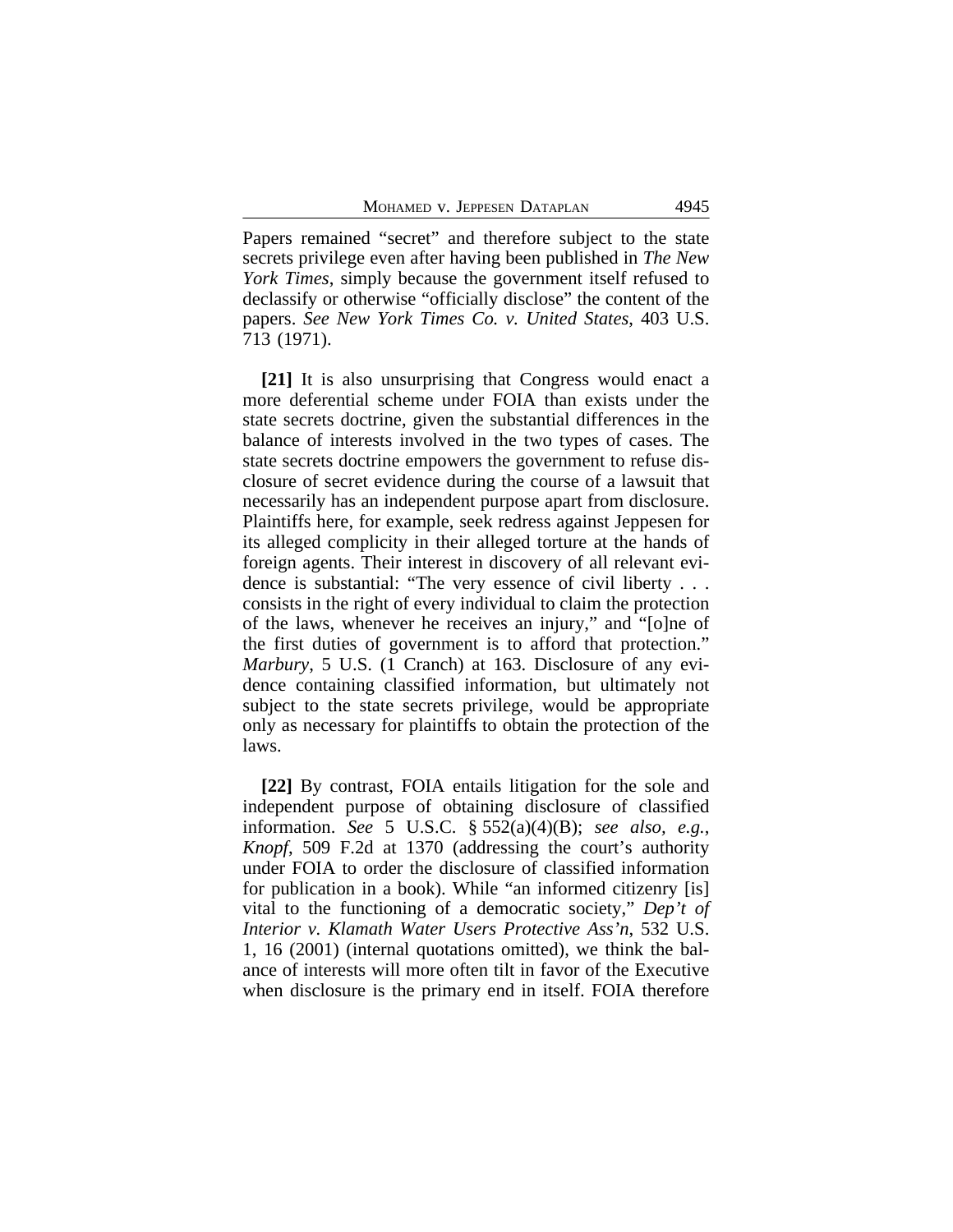predictably entails greater deference to the national classification system than does the state secrets doctrine.

Given these two relevant differences, the government's invocation of FOIA case law is unpersuasive in the state secrets context. Any argument that the contents of any evidence are and remain categorically secret for purposes of the privilege unless and until the government says otherwise is meritless.

#### **E. Conclusion**

The government finally urges us to affirm according to *Reynolds* because, in its view, there is "no possibility" that plaintiffs can establish a prima facie case, or that Jeppesen can defend itself, "without using privileged evidence." We are unpersuaded because acceding to the government's request would require us to ignore well-established principles of civil procedure. At this stage in the litigation, we simply cannot prospectively evaluate hypothetical claims of privilege that the government has not yet raised and the district court has not yet considered.

**[23]** This case is before us on appeal from a Rule 12(b)(6) motion to dismiss. Jeppesen has not filed an answer to the complaint, and discovery has not yet begun. It is well settled that when a federal court reviews the grant of a Rule 12 motion to dismiss, "its task is necessarily a limited one." *Scheuer v. Rhodes*, 416 U.S. 232, 236 (1974). That limited task "is not [to determine] whether a plaintiff will ultimately prevail," *id*., but instead only whether the complaint "state[s] a claim upon which relief can be granted," Fed. R. Civ. Pro. 12(b)(6). Plaintiffs here have stated a claim on which relief can be granted and therefore should have an opportunity to present evidence in support of their allegations, without regard for the likelihood of ultimate success. *See Scheuer*, 416 U.S. at 236 (a district court acts "prematurely" and "erroneously" when it dismisses a well-pleaded complaint, thereby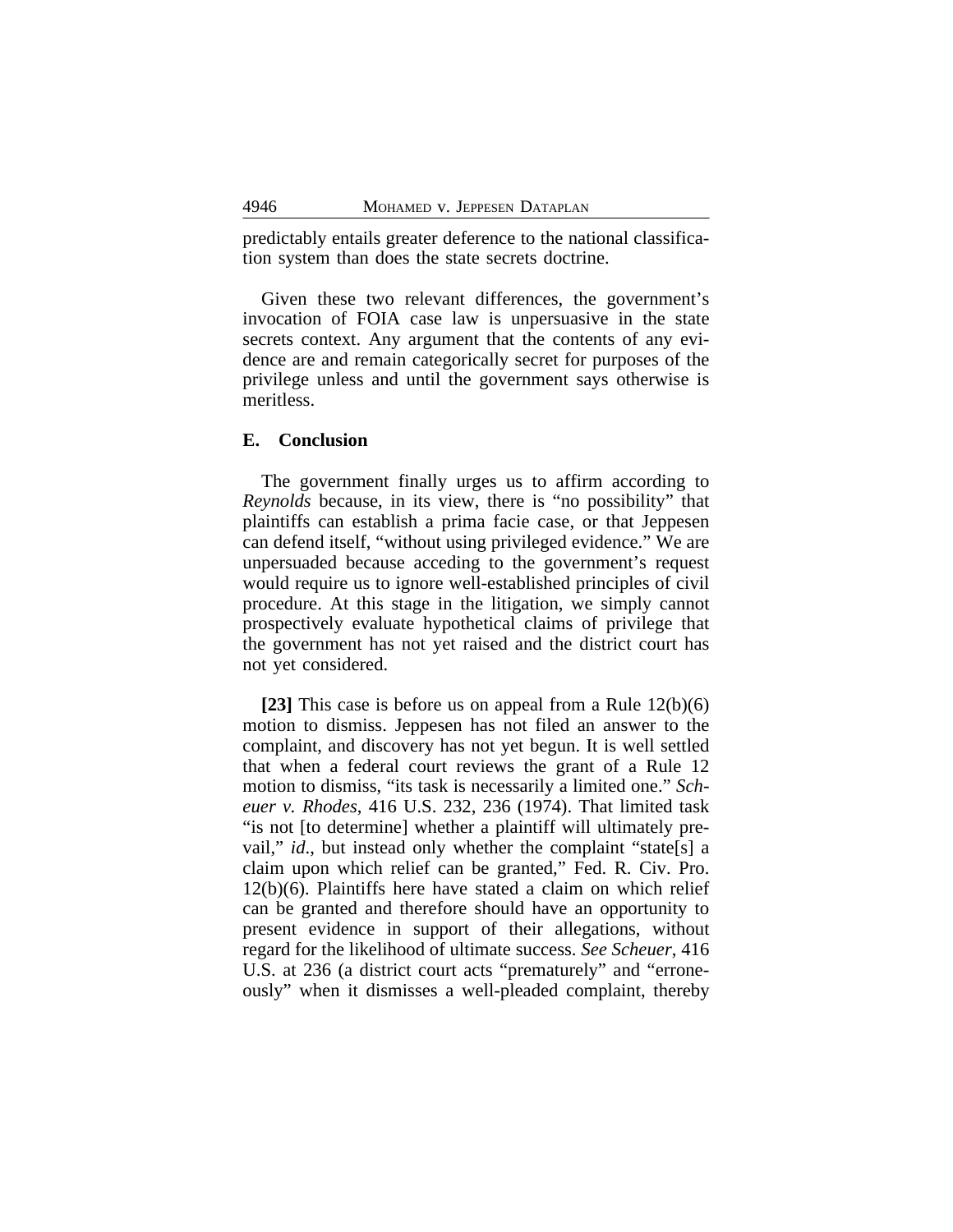"preclud[ing] any opportunity for the plaintiffs" to establish their case "by subsequent proof"); *see also Bell Atl. Corp. v. Twombly*, 550 U.S. 544, — (2007) ("[A] well-pleaded complaint may proceed even if it appears 'that a recovery is very remote and unlikely.' " (quoting *Scheuer*, 416 U.S. at 236)).

This limited inquiry—a long-standing feature of the Federal Rules of Civil Procedure—serves a sensible judicial purpose. We simply cannot resolve whether the *Reynolds* evidentiary privilege applies without (1) an actual request for discovery of specific evidence, (2) an explanation from plaintiffs of their need for the evidence, and (3) a formal invocation of the privilege by the government with respect to that evidence, explaining why it must remain confidential. *See Reynolds*, 345 U.S. at 8-9 ("the principles which control the application of the privilege" require a "formal claim of privilege" by the government with respect to the challenged evidence); *id*. at 10-11 (the court must consider the litigants' "showing of necessity" for the evidence in determining whether "the occasion for invoking the privilege is appropriate"). Nor can we determine whether the parties will be able to establish their cases without use of privileged evidence without also knowing what *non-privileged* evidence they will marshal. *See Crater Corp. v. Lucent Techs., Inc.*, 423 F.3d 1260, 1267-68 (Fed. Cir. 2005) ("deciding the impact of the government's assertion of the state secrets privilege" before the record is "adequately developed" puts "the cart before the horse"). Thus neither the Federal Rules nor *Reynolds* would permit us to dismiss this case at the *pleadings stage* on the basis of an evidentiary privilege that must be invoked *during discovery* or *at trial*.

Our decision to remand also has the additional benefit of conforming with "the general rule . . . that a federal appellate court does not consider an issue not passed on below," and will allow the district court to apply *Reynolds* in the first instance. *See Singleton v. Wulff*, 428 U.S. 106, 120 (1976); *see also Johnson v. California*, 543 U.S. 499, 515 (2005) (cit-